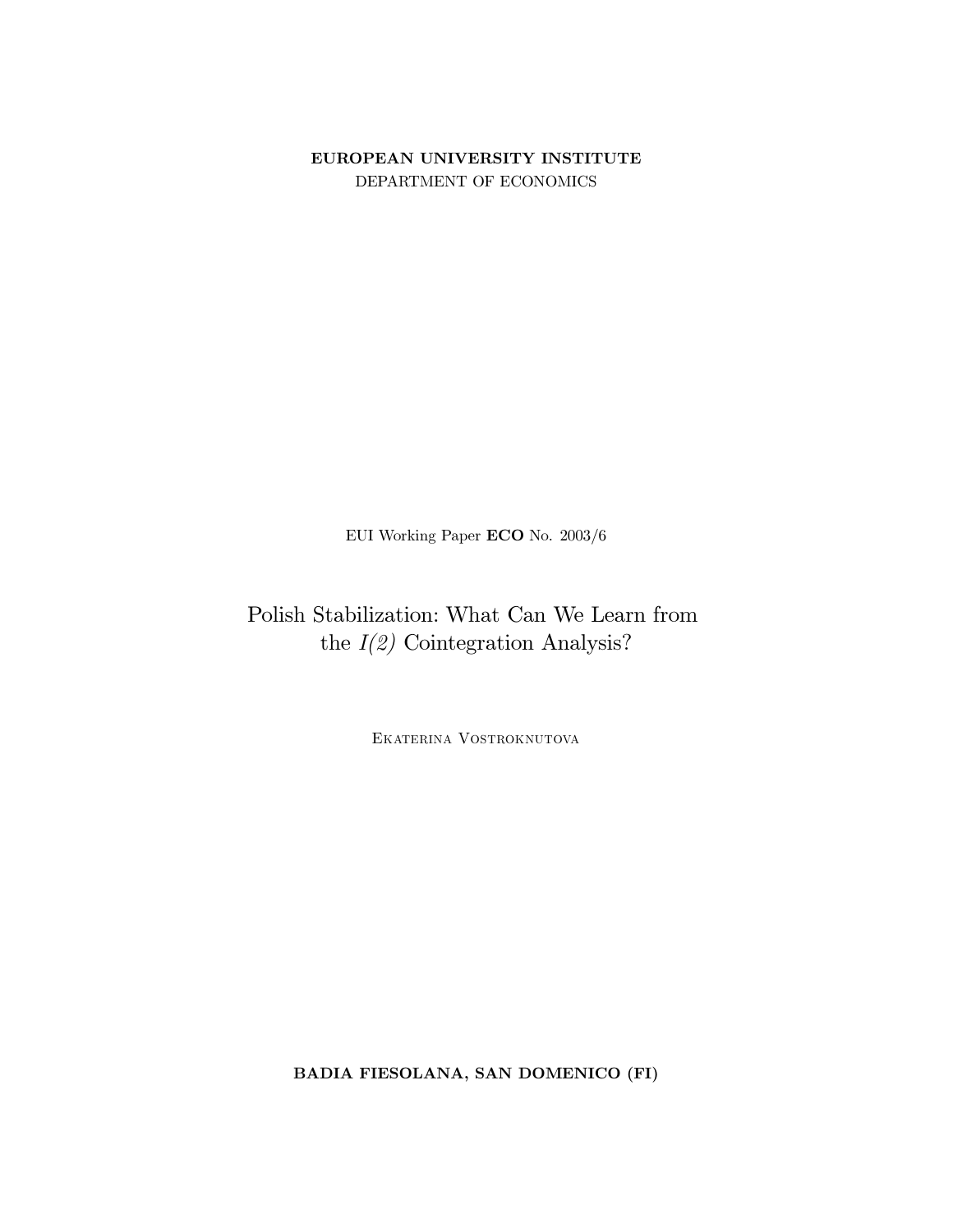All rights reserved. No part of this paper may be reproduced in any form without permission of the  $\text{author}(s)$ .

> $\odot\!2003$ Ekaterina Vostroknutova Published in Italy in March  $2003$ European University Institute Badia Fiesolana I-50016 San Domenico (FI) Italy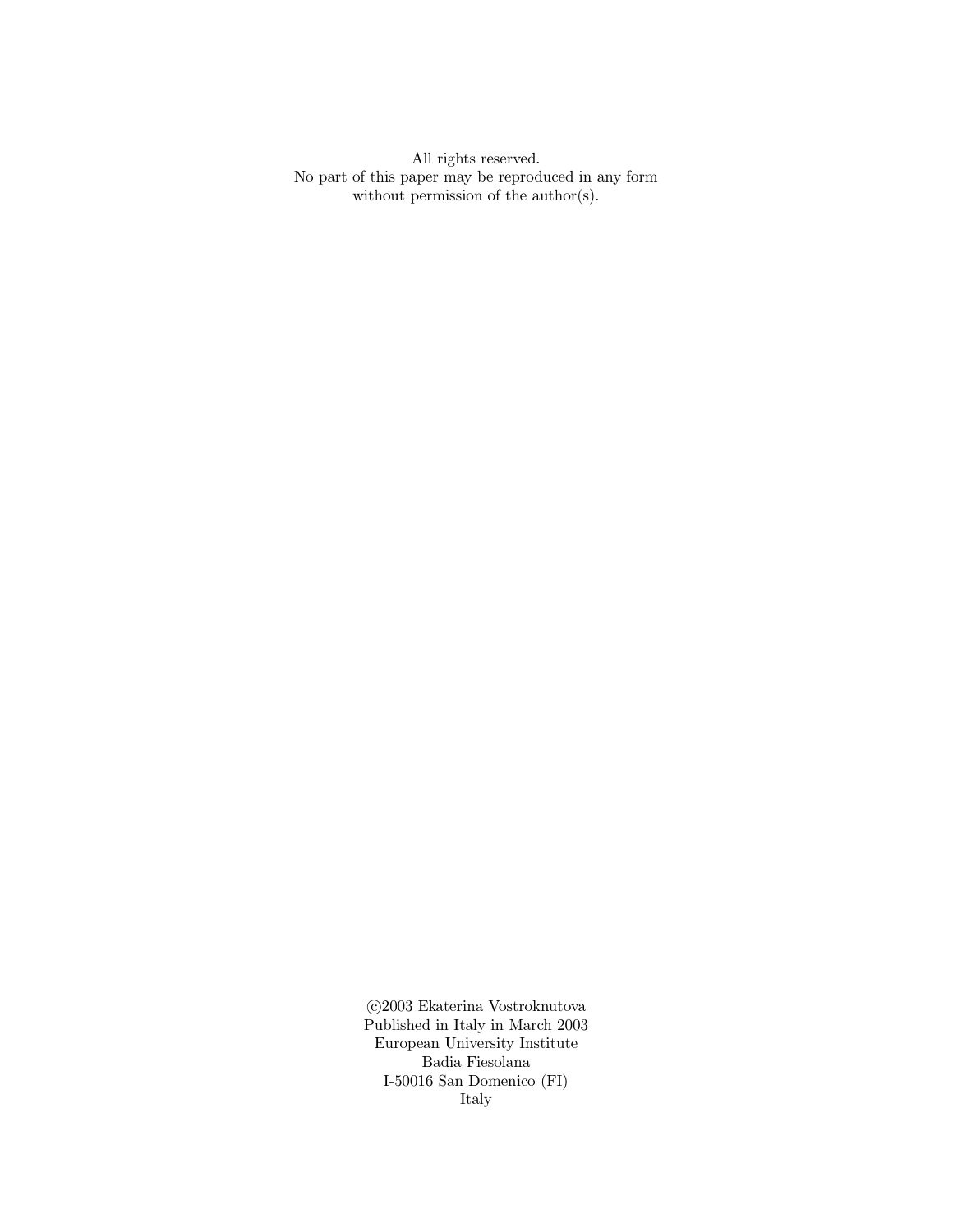# Polish Stabilization: What Can We Learn from the  $I(2)$  Cointegration Analysis?<sup>1</sup>

Ekaterina Vostroknutova vostrokn@iue.it European Univerisity Institute Department of Economics Via dei Roccettini, 9 San Domenico di Fiesole I-50016 Italy

March 5, 2003

 $1$ I am very grateful to Mike Artis, for his comments and support throughout this work. I owe a lot to Katarina Juselius for her extensive comments, long discussions and encouragement. The paper greatly benefited from discussions with Lusine Lusinyan and Ilian Georgiev. All mistakes remain my own.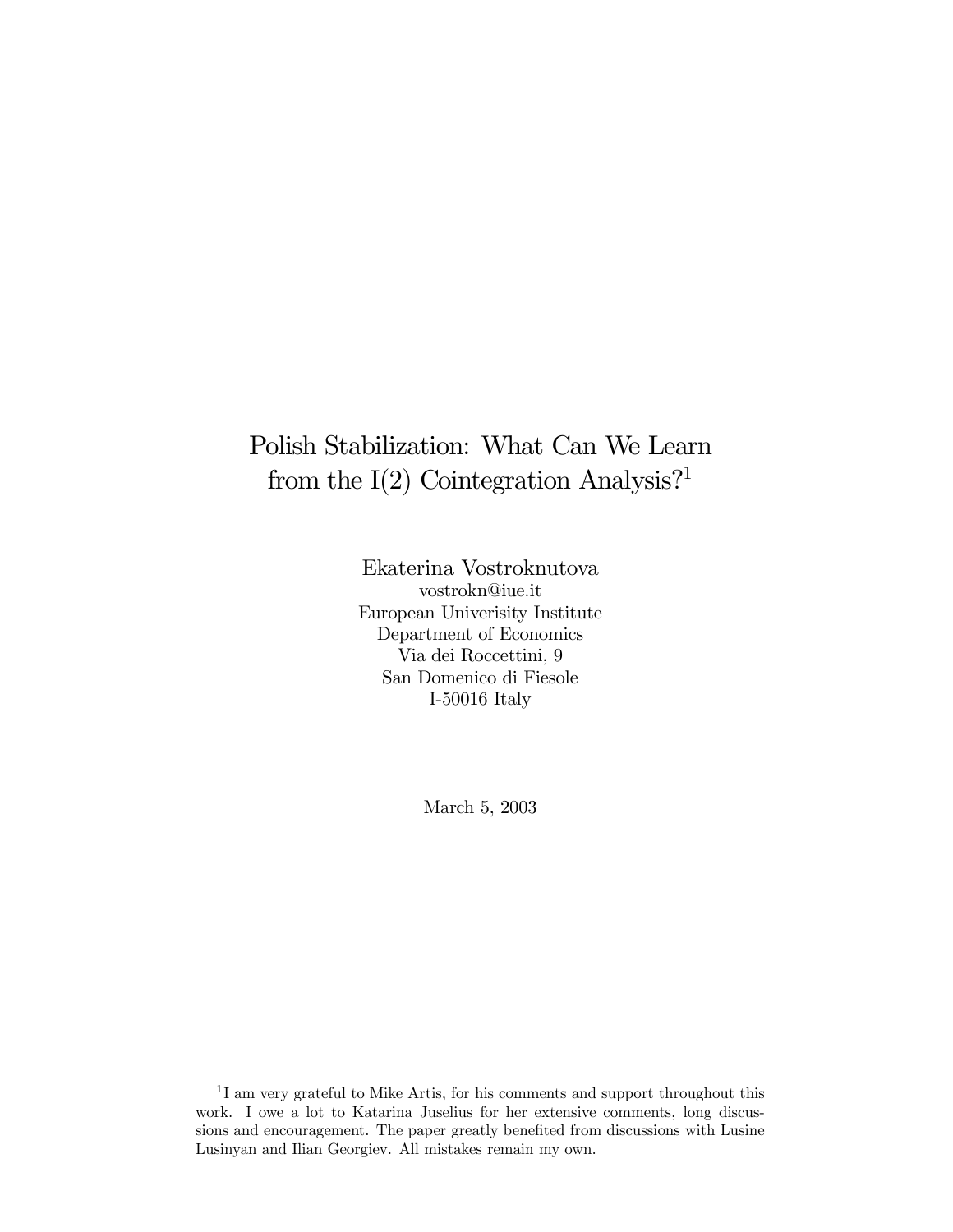# Abstract

This paper is part of a larger project that questions the common notion of similarity in the Polish and Russian stabilization programs, which clearly brought about different results. It investigates an array of nominal systems for the Polish economy, of domestic price level, import prices, exchange rates, money stock, nominal wages, and real output, and conducts  $I(1)$  and  $I(2)$  cointegration analyses. Post-stabilization monthly data are used, 1991:5-1999:12.

A test for the presence of a price-wage spiral is performed, and the stabilization package is compared to its realization. The long-run homogeneity hypothesis, the impact of monetary and incomes policies, and of external sector variables on long and medium run price development are studied. It is found that in Poland, contrary to some earlier studies, the external sector is not important for the long run price development. On the contrary, very strong evidence is found of the cost-push inflation.

These results are very different from the Russian experience, where inflation has had mostly monetary roots. The paper concludes with a comparative policy analysis.

JEL codes: C32, E63, E64

Keywords: cointegration, I(2), monetary policy, incomes policy, stabilization, Poland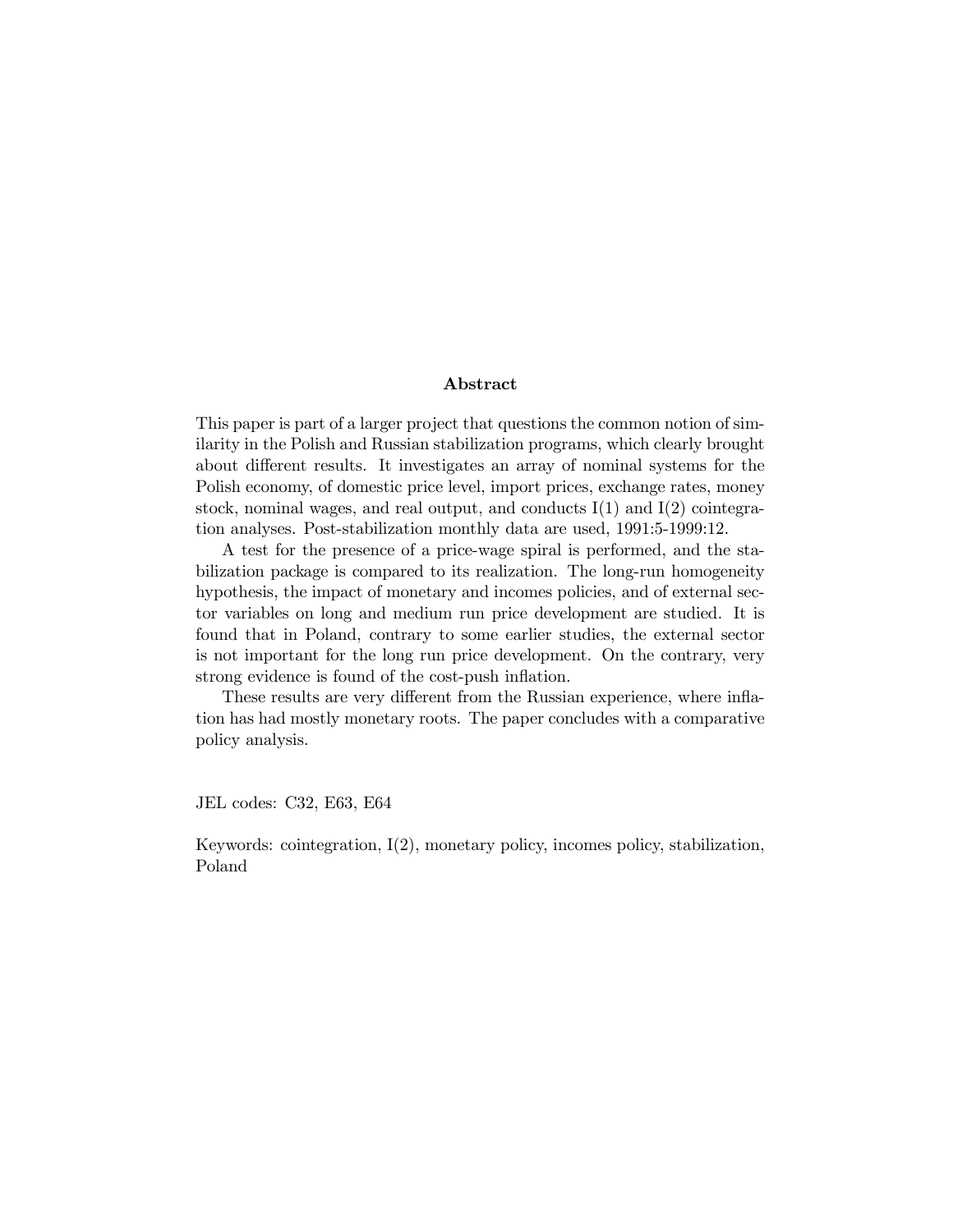# 1 Introduction

The transition from plan to market has brought into macroeconomics a problem of creating efficient stabilization programs in countries where financial and monetary institutions have not been properly established. Liberalization started at different times in different countries but in all of them there was a subsequent period of high (or even hyper-) inflation and a slump in output. Some countries' stabilization packages gave a quicker and more sustainable cure, while others found themselves stagnating for years.

Russia and Poland provide the most striking examples of differences in achieving macroeconomic stabilization. It has become a received notion that the respective stabilization packages in these two countries were very similar (Frye and Shleifer, 1997; Fisher and Sahay, 2000), and their so apparently different results have thus been an economic puzzle. This paper is concerned with an analysis of the Polish post-stabilization data.

A wide range of often very controversial results concerned with Polish inflation factors is described in the literature (Christoffsen and Doyle, 2000; Brada and Kutan, 1999; Dibooglu and Kutan, 2001; Enev and Koford, 2000; Marcellino and Mizon, 2000).

It has been established that during transition periods many variables that are normally  $I(1)$  come closer to  $I(2)$  processes for considerable periods of time. In this paper I am trying to benefit from the structure of the cointegrated I(2) VAR model, in order to conduct more reliable econometric analysis. By considering an array of systems, it becomes possible to show the robustness of results and to choose a proper nominal-to-real transformation.

The rest of the paper is organized as follows. The next section reviews relevant literature and discusses particular features of the Polish transition. The third section continues with cointegration analysis of Polish data. The last section concludes and draws policy implications from the comparison of the Polish and Russian results. The Appendix is a sketch proof to argue for the relevance of tests results in the  $I(2)$  framework (due to Juselius, 2002); it compares the useful properties of  $I(1)$  and  $I(2)$  processes.

# 2 Theoretical Framework and Relevant Literature

Economic theory suggests that there are three main channels that fuel inflation: monetary, labor, and external sectors. These are supposed to generate inflation due to excess money supply, nominal wage increases above the rate of increase of productivity, or due to the transmission of foreign (dis)inflation (see, for example, Artis and Kontolemis, 1996). In the following subsections these channels are discussed in more detail and the existing literature is reviewed.

# 2.1 Monetary explanation

No consensus has been reached on whether monetary mechanisms were an important factor for inflation in Poland. The conclusion critically depends on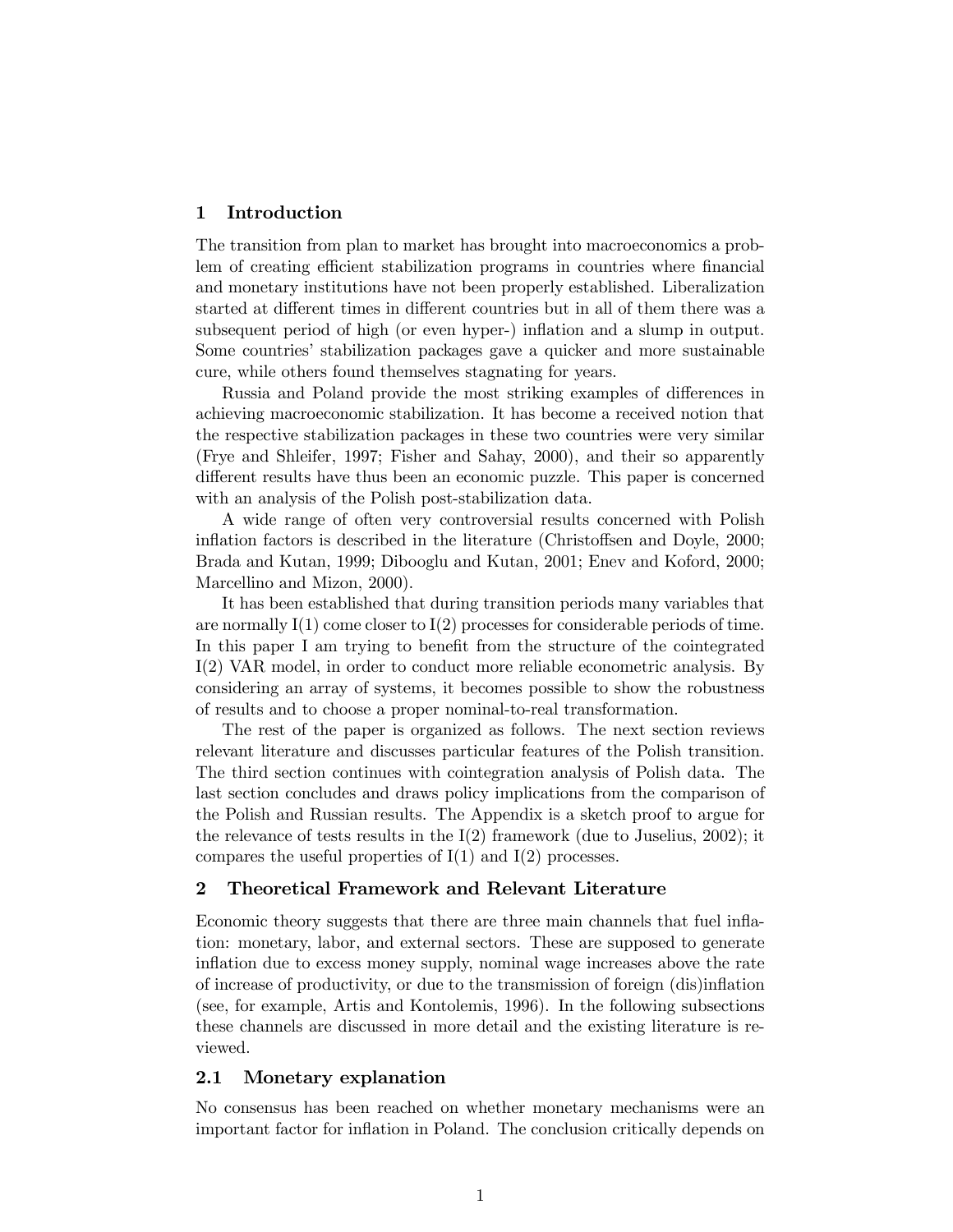the technique used, and the period under investigation. Most of the papers, however, argue in favor of "no effect" (Christoffsen, Sløk, and Wescott (2001), Kim (2001), Brada and Kutan (1999)).

In particular, Brada and Kutan (1999) argue that stabilization in Poland is not a result of effective monetary policy (as commonly believed), but is mostly due to the import price decrease at the time. They find that monetary policy has been relatively ineffective in controlling inflation, and that inflation would return should foreign prices increase again.

However, some authors mention the monetary sector as an important part of inflation formation in Poland (Wozniak, 1998; Dibooglu and Kutan, 2001).

# 2.2 Labor market explanation

Due to the importance of non-monetary (real) shocks in transition countries (Dibooglu and Kutan, 2001), heterodox<sup>1</sup> stabilization programs were advised by the international organizations for the transition countries, and for Russia and Poland in particular.

In the transition economies discussion, labor-market explanations of inflation have been extensively referred to. The belief in the importance of wages has probably made up the main feature of the Polish stabilization plan, the taxation of excessive (compared to the level set by the government) wage increases, the popiwek tax.

Interestingly, Enev and Koford (2000) argue that the Polish incomes policy was not efficient in reducing inflation (in contrast to, for example, Bulgaria, where they find it to have a fairly substantial inflation-reducing effect). The authors argue that Polish enterprises had too many means of keeping the popiwek constraint non-binding.2

Brada and Kutan (1999) find that wages did not play any role in explaining Polish inflation. Referring to Desai (1998), they note that inflation caused by initial over-depreciation of currency is not subject to the usual the wage-price spiral, but is rather a result of the law of one price. It is also known that there was an over-depreciation in Poland, and therefore the authors expect that there is no wage root in the Polish inflation (neither they find one).

On the contrary, Kim (2001) finds that the labor sector had a large impact on Polish inflation, even though it had opposite signs before and after 1994 (data studied 1990-1999). Excessive wage increases, he finds, have had a costpush effect on inflation before 1994, and prevented inflation from decreasing afterwards. A support for the widely accepted evaluation of the too tight "scorched earth" policy with respect to wages is also found, based on the

<sup>&</sup>lt;sup>1</sup>In contrast to orthodox (money-based) programs, heterodox programs combine an inflation target, a nominal exchange rate target in the form of a crawling peg, and incomes policy to be implemented through a concerted action of the government, trade unions, and enterprise managers (Buch, 1998). The Balcerowicz Plan was heterodox with two nominal anchors: the nominal wage and the exchange rate.

<sup>&</sup>lt;sup>2</sup>These are high unemployment, high non-wage income, low labor hoarding and firing restrictions, frequent changes of the policy norms and subsequent forgiveness of accumulated tax obligations, non-participation of private firms, etc. (Enev, Koford, 2000)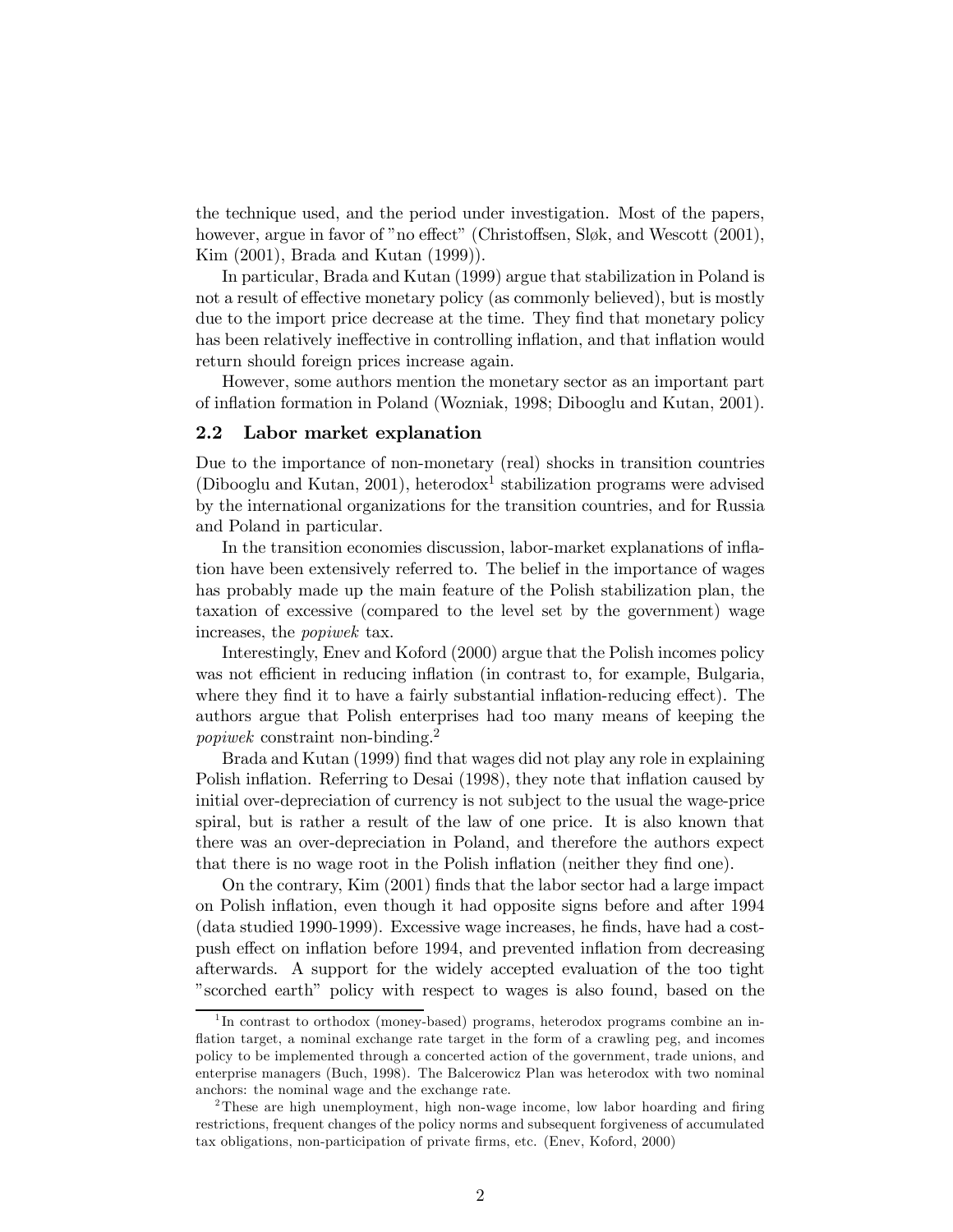analysis of equilibrium wages.

Thus, there is no consensus concerning the role of the incomes policies in Poland, and especially concerning the popiwek tax.

# 2.3 External sector

Almost all studies find exchange rate policy and foreign prices to significantly influence or even cause Polish inflation. Some researchers go further and argue that the Polish inflation was not stabilized by the Balcerowicz Plan but rather by imported disinflation only (Brada and Kutan, 1999).

Christoffsen, Sløk, and Wescott (2001) find effective exchange rates and foreign price indices to significantly Granger-cause all Polish inflation measures under consideration. They conclude that the strongest relationships between monetary policy variables and CPI inflation measures are found to come from the nominal effective exchange rate, and foreign inflation in zloty, while activity variables are rarely found to significantly affect inflation.

Kim (2001) concludes that inflation was imported into Poland in 1990- 1993, while external disinflation had a significant downward pressure after 1994.

Thus, there is more consensus about the importance of the external sector for the Polish inflation.

# 2.4 Output-Inflation relationship

The relationship between output and inflation has been extensively investigated for transition economies. Christoffsen and Doyle (2000) examine a panel of transition countries up to 1997. They suggest that inflation was strongly associated with weaker output initially, but that it stimulated higher growth thereafter. Therefore, the kinked relationship<sup>3</sup> between inflation and growth is found for transition economies as well as for developed countries.

Fischer and Sahay (2000) show that the output decline antendated the start of the stabilization program, and (averaged by groups of countries) output started to grow in the two years following liberalization. This finding suggests that the large output losses are likely to have been associated more with the transition process (disorganization and adverse initial conditions) than with the stabilization policies.

Brada and Kutan (1999) argue that while the long run effect of monetary policy is to be found in movements of prices rather than real output, there are important short-term links between the real and monetary spheres in transition economies. Also, the effectiveness of monetary policy depends on the behavior of the real sector. Soft budget constraints of firms allow them not to react to interest rates changes, and privatization by foreign firms reduces the power of monetary policy over them.

<sup>&</sup>lt;sup>3</sup>The kinked relationship between inflation and growth implies that inflation impairs output only above a certain inflation threshold. According to Christoffsen and Doyle (2000), doubling inflation above the threshold (13% approx) decreases output by 0.2 points.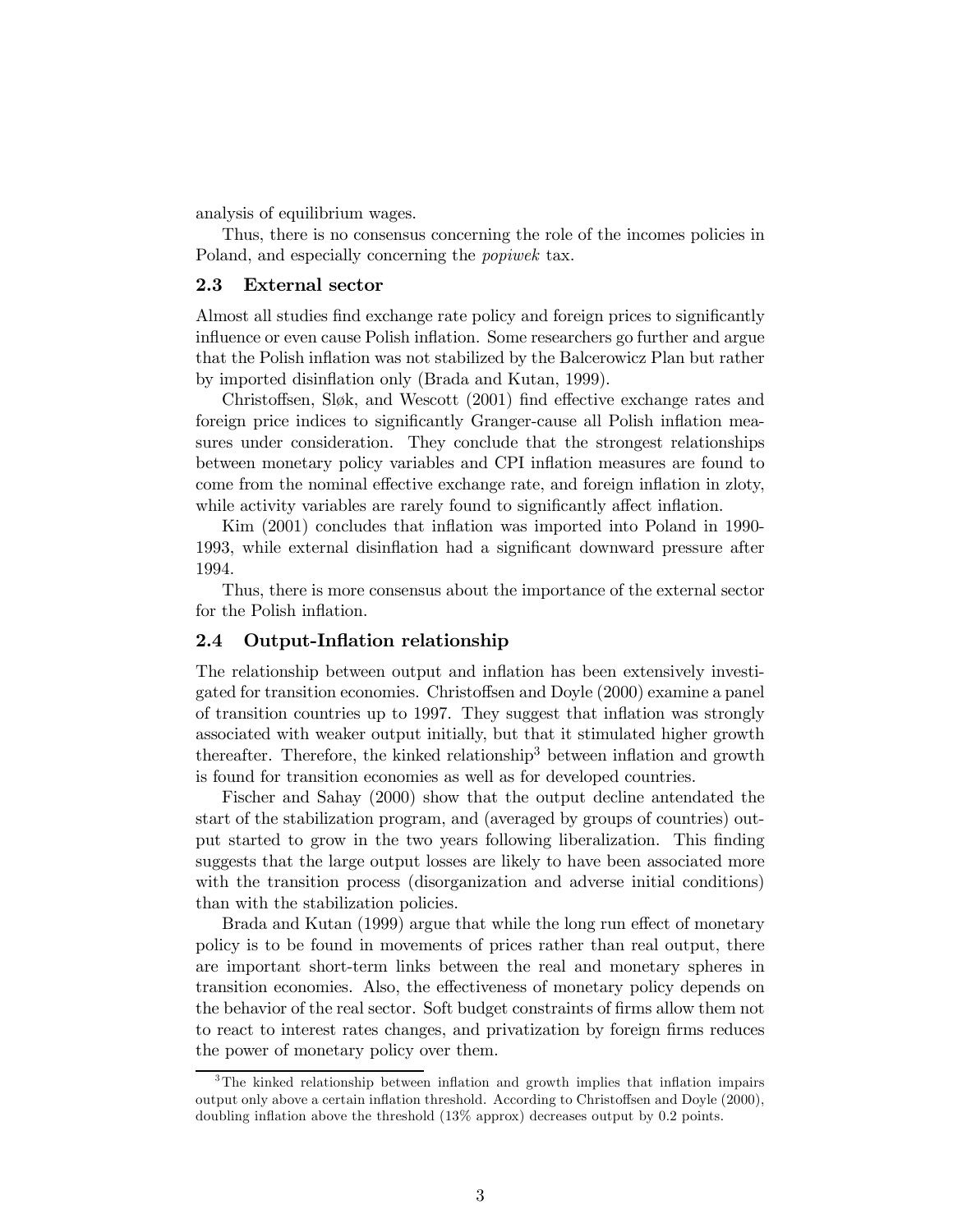Enev and Koford (2000) suggest that Polish inflation was influenced not only by traditional factors. Indeed, in their analysis they included a term in industrial output growth, which turned out to have a large positive significant coefficient. It might be that nominal and real rigidities in transition are such that real variables have an impact on nominal variables (or are influenced by them, even in the long run). This is connected with the indexation of wages, the fact that minimum wages are often binding, the large share of public sector employment, and the high degree of labor market segmentation.

### 2.5 Motivation

The analysis of transition economies has been rather extensive. However, policy papers (like Fischer and Sahay (2000) or Christoffsen and Doyle (2000)) that simply regress variables that are very probably  $I(2)$  on index variables (that are constructed to be  $I(0)$ ) are unlikely to be good econometric specifications, and their predictions must be considered with great care. Moreover, the data used are usually yearly, and the country panels considered are unbalanced. Nevertheless, the authors often draw very strong conclusions, on which the policy-making in the transition countries is based. If cointegration analysis is done, it at best uses differenced data, which have been shown to lose some important information (see Juselius, 1999). Therefore, stricter econometric analysis, which tries to use all the properties of the data available is definitely needed.

The period under consideration is the time just after macroeconomic stabilization. Before this period, the Polish economy experienced high inflation and other problems of transition. The Balcerowicz stabilization plan in Poland was announced in 1990:1 and was practically effective until 1995:1, when the wage controls were finally lifted. It included the following main policies:

- 1. Wage control: the so-called *popiwer* tax on  $\Delta w_{t-1}$  was introduced to reduce wage growth;
- 2. Budget control: the government cut subsidies, and introduced a profits tax of  $40\%$ ;
- 3. Restrictive monetary policy: credit ceilings;
- 4. The zloty was anchored to the dollar at a competitive rate, and declared convertible (from 1990:1 - fixed to a USD, from 1991:11 - crawling peg, from 1995:5 - crawling band).

The plan was successful, but has been heavily criticized for being overrestrictive. Many researchers (Blejer et al. 1993, Bruno, 1992) argued that the local costs of reform were unnecessarily high, lowering wages too much and causing recession and unemployment. Ellman (1993) and Winiecki (1993) point out that, additionally, "the nominal anchor caused too much devaluation, which embodied in overshooting and inflation had become counter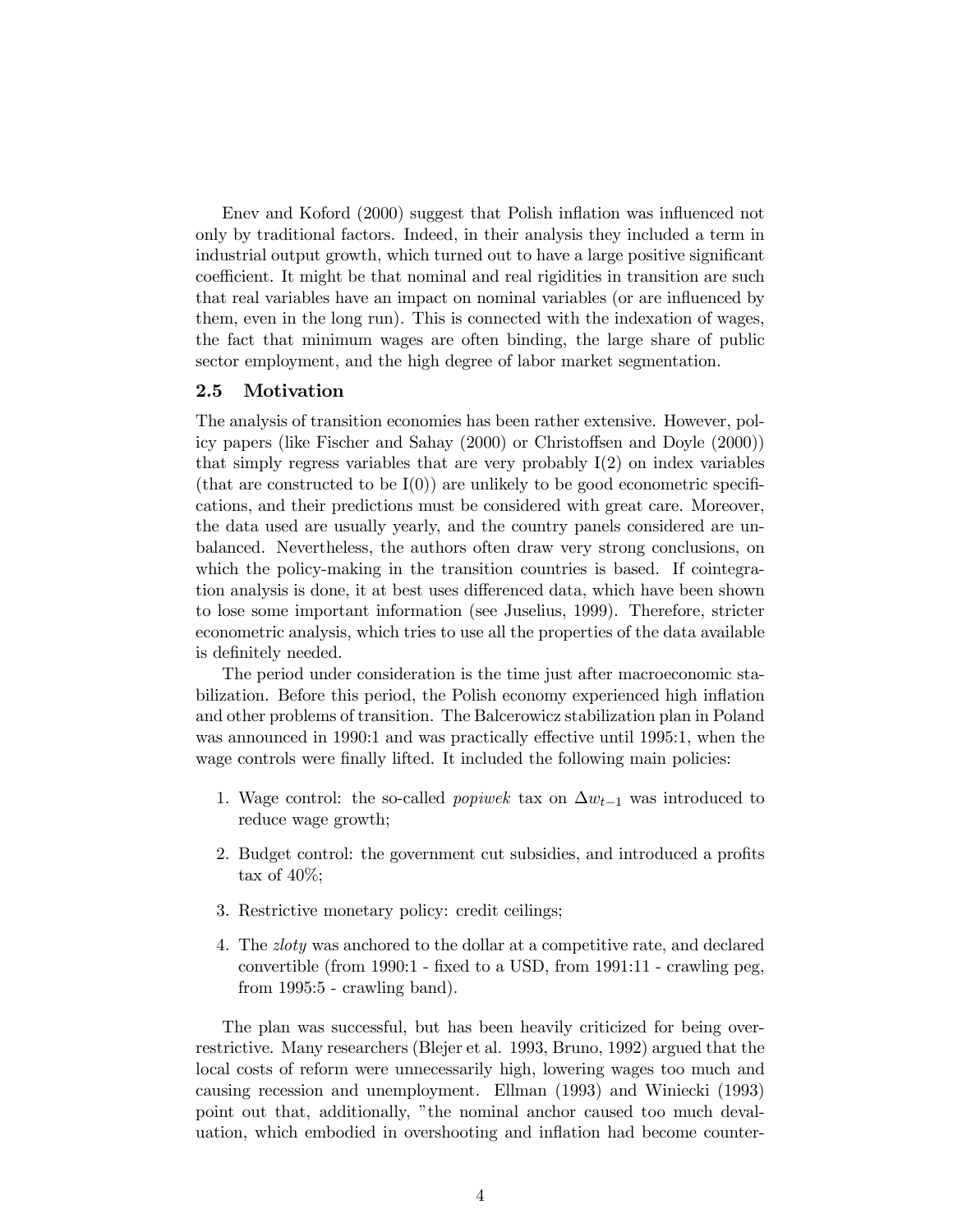productive"4. Because of its harsh social consequences, the plan was called the 'scorched earth' policy, and it was generally argued that the relaxation of some constraints would have been beneficial.

#### 3 Econometric Model and Data

To describe the data, first, the standard  $VAR(k)$  model is used to conduct an I(1) analysis. The error correction form of this model is

$$
\Delta X_t = \Pi X_{t-1} + \sum_{i=1}^{k-1} \Gamma_i \Delta X_{t-i} + \Phi D_t + \epsilon_t, \ t = 1, ..., T,
$$
 (1)

where  $\Pi = \sum_{k=1}^{k}$  $\sum_{i=1}^{k} \Pi_i - I, \ \Gamma_i = - \sum_{j=i+1}^{k}$  $\sum_{j=i+1} \Pi_j$ , and  $D_t$  is the deterministic term.

Errors are assumed to be  $i.i.d.$  in this model.

The  $I(2)$  model<sup>5</sup> is described by the following equation:

$$
\Delta^2 X_t = \Pi X_{t-1} - \Gamma \Delta X_{t-1} + \sum_{i=1}^{k-2} \Psi_i \Delta^2 X_{t-i} + \Phi D_t + \epsilon_t, \ t = 1, ..., T \tag{2}
$$

where  $\Gamma = I - \sum_{i=1}^{k-1}$  $\sum_{i=1}^{k-1} \Gamma_i$ , as above, and  $\Psi_i = -\sum_{j=i+1}^{k-1} \Gamma_j$  $\sum_{j=i+1} \Gamma_j, i = 1, ..., k-2$ . The I(2) model has two reduced rank conditions (for  $\Pi$  and  $\Gamma$  matrices), while the I(1) model has just one,  $\Pi = \alpha \beta'$ . See Johansen (1999).

All calculations in this paper are performed in PcFiml (Doornik, Hendry, 1997), PcGive (Hendry, Doornik, 1996), Cats in Rats (Hansen, Juselius, 1995), and the I(2) procedure for Cats is used (Jørgensen, Kongsted, Rahbek, 1999). The appendix contains the explanation of why the I(1) software packages are used for the  $I(2)$  data, and what should be taken into account while doing so.

The graphs in Fig. 1 and Fig. 2 demonstrate the levels and differences for the data. It can be seen from the pictures that  $\Delta pp$ ,  $\Delta w$  and  $\Delta s$  might not be stationary, and nor might  $\Delta pi$  (see the unit root test in the next subsection). Trends in the differences could have been modelled explicitly, accumulating to the quadratic trends in the levels; however, an economic interpretation of such a model would have been difficult.<sup>6</sup>

In what follows, an array of different systems for the Polish economy is considered (see Table 2). A main reason for doing so is to check the results for

<sup>&</sup>lt;sup>4</sup>Indeed, it might have been the case that wages grew slower than the currency was devaluated, and therefore inflation has become "too low", in comparison to its theoretically optimal level. However, in this situation inflation can hardly be called counter-productive, but on the contrary, higher inflation would have been beneficial for output growth.

<sup>&</sup>lt;sup>5</sup>See Appendix for a more detailed review.

 $6$ An attempt was made to include quadratic trends in the levels. However, the resulting system still showed strong signs of I(2), and therefore this idea was abandoned.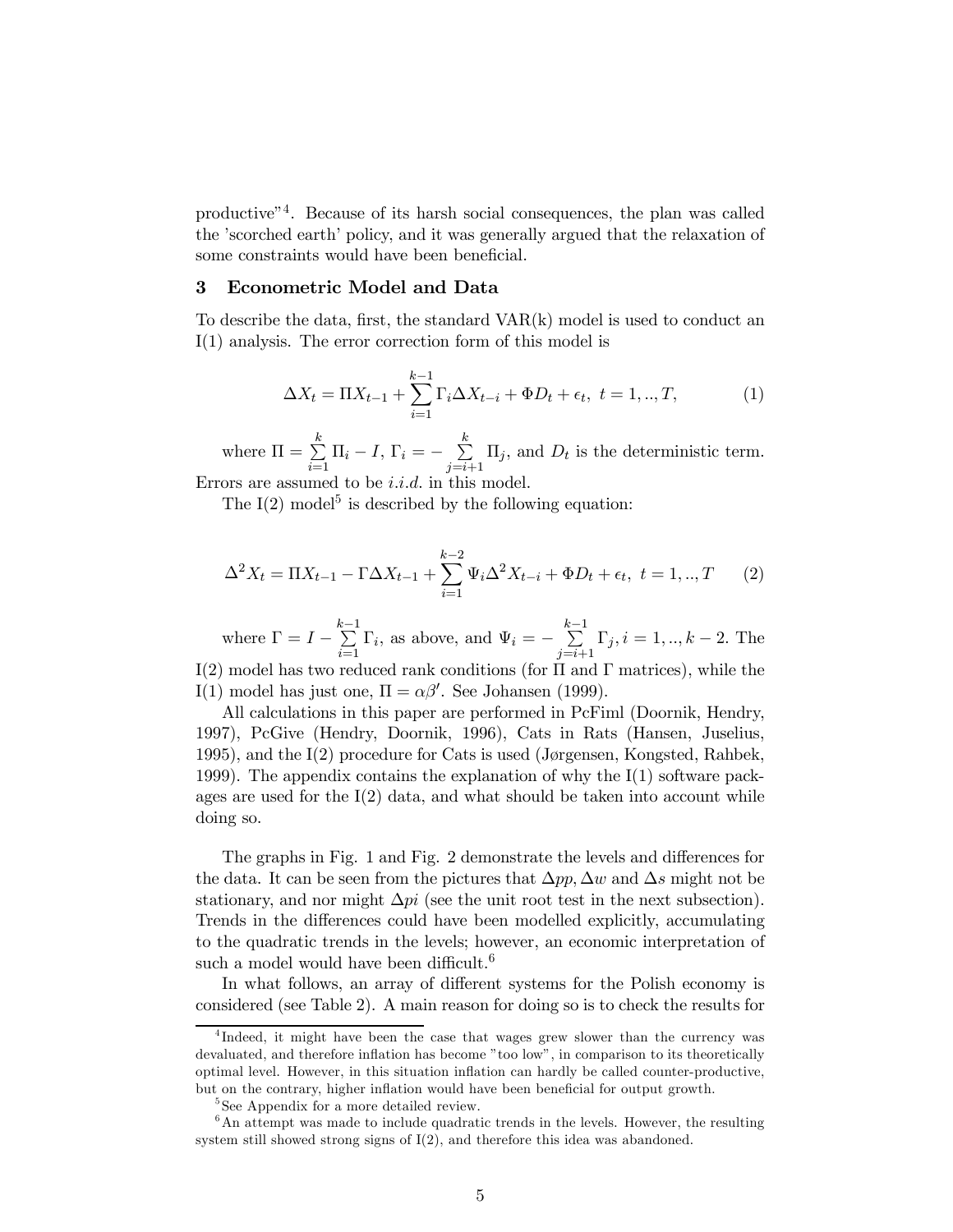

Figure 1: Data for all systems considered in the paper, levels.



Figure 2: Data for all systems considered in the paper, differences.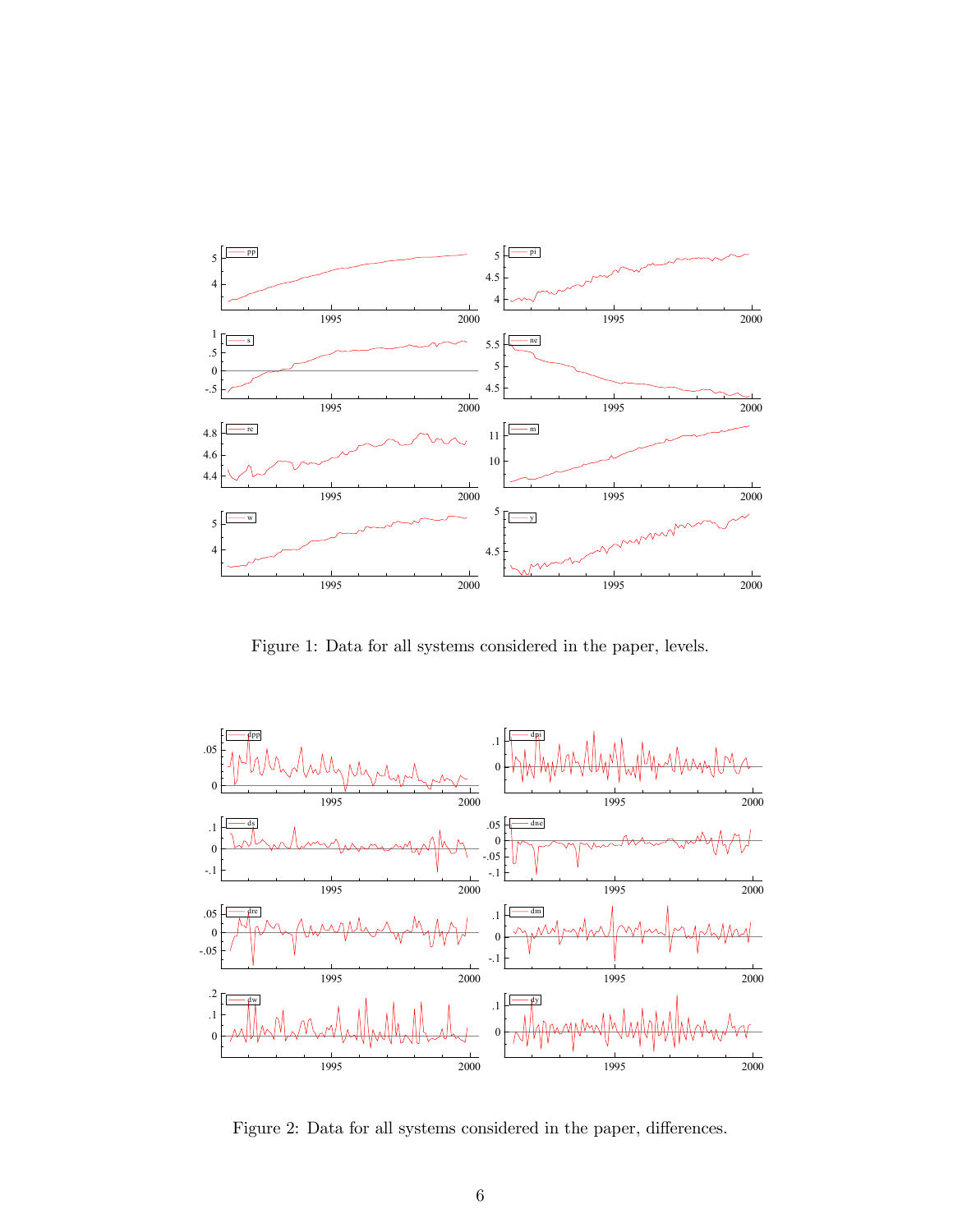robustness. It is found that all reported results hold throughout the analysis of all systems. Finally, a nominal to real transformation of the system is made, the best system is reduced to an  $I(1)$  model where the same results hold.

| Table 2. Dystellis allalyzed. |             |                      |                  |          |                  |                             |   |  |  |  |
|-------------------------------|-------------|----------------------|------------------|----------|------------------|-----------------------------|---|--|--|--|
| System                        |             | Restricted variables |                  |          |                  |                             |   |  |  |  |
|                               | pp          | pq                   | $\boldsymbol{s}$ | m        | $\boldsymbol{w}$ | Y                           | t |  |  |  |
| 2.                            | pp          | $p_{l}$              | $\boldsymbol{s}$ | m        | w                | Y                           | t |  |  |  |
| 3.                            | pp          |                      | $\boldsymbol{s}$ | m        | w                |                             | t |  |  |  |
| 4.                            | pp          | $p_l$                | n e              | m        | w                | Y                           | t |  |  |  |
| 5.                            | pp          | $\Delta pi$          | re               | m        | w                | $\mathcal{Y}$               | t |  |  |  |
| 6.                            | pp          | $\Delta ne$          | re               | m        | w                | $\boldsymbol{y}$            | t |  |  |  |
| 7.                            | pp          |                      | re               | m        | w                | Y                           | t |  |  |  |
| 8.                            | $\Delta pp$ | $\Delta ne$          | re               | $m-b_1t$ | $w - pp$         | $-b_2t$<br>$\boldsymbol{y}$ |   |  |  |  |

Table 2. Systems analyzed.

Unrestricted dummy variables were used in some of the systems  $(dp941,$  $dm9112, dre923, d951c, and d9612, d961c$  which accounted for the following important policy interventions: major tax increases, change in the exchange rate regime, end of the Balcerowicz plan (in particular, the termination of the popiwek tax). Eleven centered seasonal dummies were also fitted.

The data are taken from the International Monetary Fund International Financial Statistics database and from the OECD Statistical Compendium (output). The data are monthly, from 1991:5 to 1999:12. The domestic price series  $(pp)$  is a logarithm of the consumer price index,  $(pq)$  is a logarithm of the German consumer price index, import price  $pi$  is a logarithm of the import price in zloty,<sup>8</sup> exchange rate (s) is a logarithm of exchange rate (zloty/DM), money  $(m)$  is a logarithm of nominal money stock,<sup>9</sup> the wage series  $(w)$  is a logarithm of the nominal wage rate, and output  $(y)$  is the logarithm of real GDP (OECD definition), real effective exchange rate  $(re)$  is logarithmized real effective exchange rate index,  $10(ne)$  is the logarithm of the analogously

<sup>&</sup>lt;sup>7</sup>All dummies are centered impulse dummies that equal 1 at 1994:1, 1991:12, 1992:3. 1995:1, and 1996:12, correspondingly, and equal −1 in the subsequent period, with the rest of the observations equal to zero. The dummies correspond to the following important policy interventions. 1994 : 1, tax relief for producers, lowering of VAT threshold, rise in the income taxes, increase in budgetary sphere wages by 9%. 1991 : 12, change of the exchange rate regime, from fixed to crawling peg with daily devaluation against the basket of currencies. 1992 : 3, first devaluation against the basket, by 12%. 1995 : 1, redenomination, final lift of wage restrictions (Tripartite Comission, December 16, 1994 law goes into action). 1996 : 12, OECD membership, major tax regime changes, end of privatization certificates retrieval, over-the-counter stock market launch.

<sup>8</sup> Import prices for Poland are derived as a ratio of turnover in zlotys to turnover volume (IFS compendium).

<sup>&</sup>lt;sup>9</sup>According to the IMF IFS compendium, the stock of narrow money is the sum of currency outside deposit money banks and demand deposits other than those of the central goverment.

 $10$ This index is a CPI-based REER indicator that is computed as a weighted geometric average of the level of consumer prices in the home country relative to that in its trade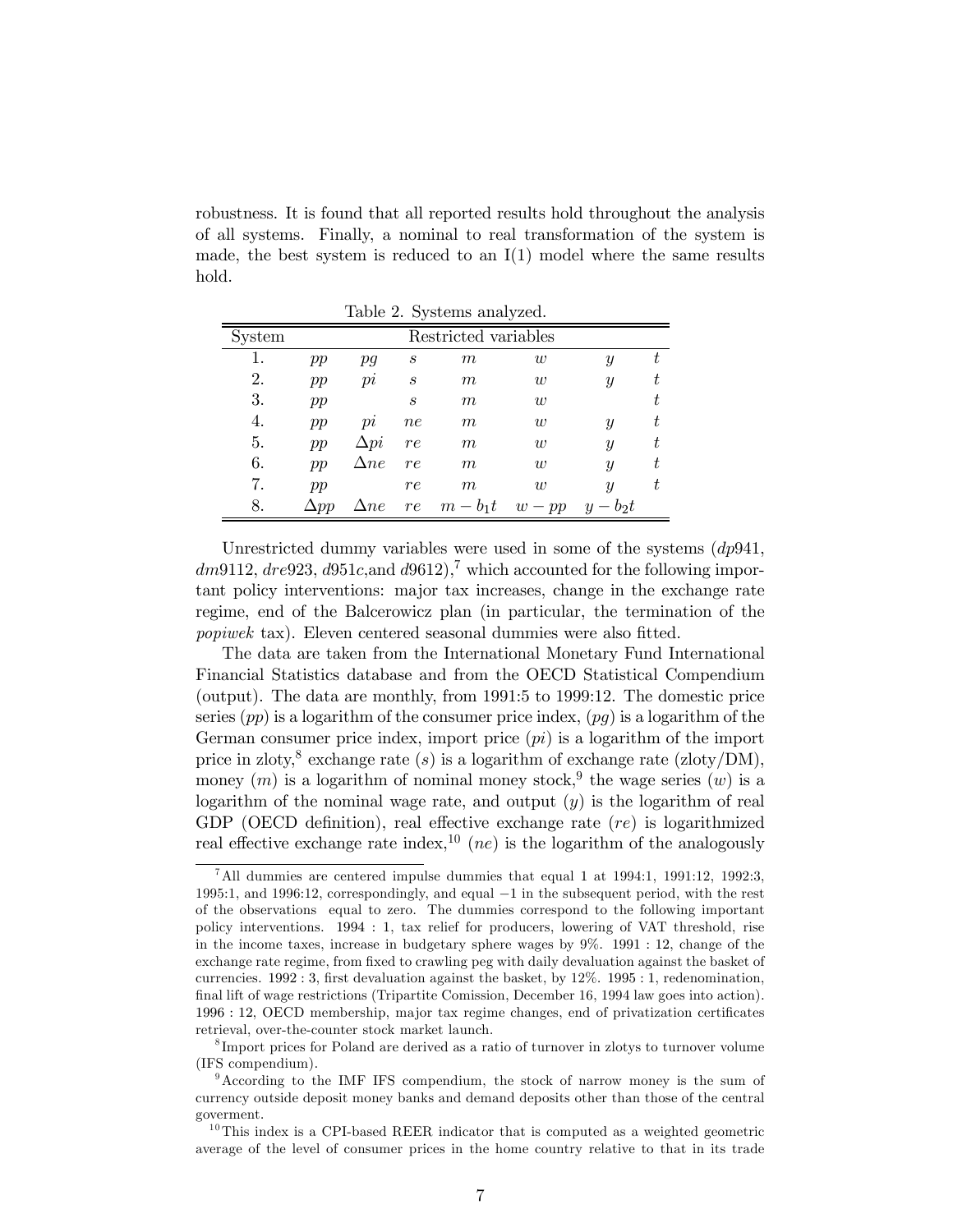defined nominal effective exchange rate. By definition, an increase in both re and ne indicates an appreciation of the zloty.

In Table 2, the unit root tests are reported. The null hypothesis is that of the unit root, the tests are conducted in PcGive, and the standard procedure for lag determination is used (see Hendry and Doornik, 1996). Trend and constant were fitted into the level series, and a constant alone to the differences and second differences.

| Variable        | t-adf   | Lag | Variable         | t-adf    | Lag                         |  |  |  |  |
|-----------------|---------|-----|------------------|----------|-----------------------------|--|--|--|--|
| pp              | $-1.42$ | 6   | $\boldsymbol{m}$ | $-1.39$  | 1                           |  |  |  |  |
| $\Delta pp$     | $-1.04$ | 11  | $\Delta m$       | $-2.17$  | 11                          |  |  |  |  |
| $\Delta^2 pp**$ | $-7.54$ | 10  | $\Delta^2 m**$   | $-6.48$  | 10                          |  |  |  |  |
| pi              | $-0.12$ | 8   | $\overline{w}$   | 2.55     | 11                          |  |  |  |  |
| $\Delta pi$ * * | $-5.52$ | 5   | $\Delta w$       | $-1.36$  | 11                          |  |  |  |  |
| $\Delta pi$     | $-2.45$ | 11  | $\Delta^2 w**$   | $-11.47$ | 10                          |  |  |  |  |
| $\Delta^2 pi**$ | $-6.83$ | 10  |                  |          |                             |  |  |  |  |
| S               | $-1.75$ | 13  | $\boldsymbol{y}$ | $-2.08$  | $\mathcal{D}_{\mathcal{L}}$ |  |  |  |  |
| $\Delta s$      | $-2.16$ | 12  | $\Delta y$ * *   | $-12.23$ | 1                           |  |  |  |  |
| $\Delta^2s$ * * | $-5.38$ | 11  | $\Delta^2 y**$   | $-19.58$ | 1                           |  |  |  |  |

Table 2. ADF tests for unit root.

It can be seen that not all the variables can be conveniently considered to be I(1), but rather: for the first differences of  $pp, s, m, ne$  and w the unit root hypothesis cannot be rejected, and, marginally, for  $\Delta pi$ . This can explain the difficulties other researchers have experienced analyzing nominal monthly data for Poland (Wozniak (1998) and Enev and Koford (2000) had to change to the quarterly data, and others analyzed differenced series). Therefore, after considering the  $I(1)$  model, I must look for signs of  $I(2)$ , as it is obvious that they are present in this system.

#### 3.1 Analysis

We first consider a system with the German price index. This would have been the best to analyze, if not for the fact that the German price is too stationary for the Polish system, and therefore does not allow for proper cointegration analysis. Interestingly, the PPP does "hold"<sup>11</sup> between Germany and Poland; however, the system exhibits strong signs of  $I(2)$ , and therefore more detailed analysis is needed. Unfortunately, due to the "strange" coefficient of the German price (too large coefficients in the stationary relations that made system non-analyzable), this was not possible, and nominal-to-real transformation

partners. Therefore, it is an analog of the *currency/zloty* type of index. See Zanello and Desruelle (1997).

<sup>&</sup>lt;sup>11</sup>The test for one of the β-vectors being the ppp relation is accepted with  $\chi^2(3)$  =  $2.01[p = 0.57]$ . The tests were conducted on a well-specified VAR(2) model, with 6 variables  ${pp, pg, s, m, w, y, t}$  and 6 impulse dummies, with rank restricted to 3. However, this would indicate that *ppp* relation is  $I(1)$ , instead of being  $I(0)$ , because the system exhibited strong signs of  $I(2)$ . This might be considered a relative ppp measure.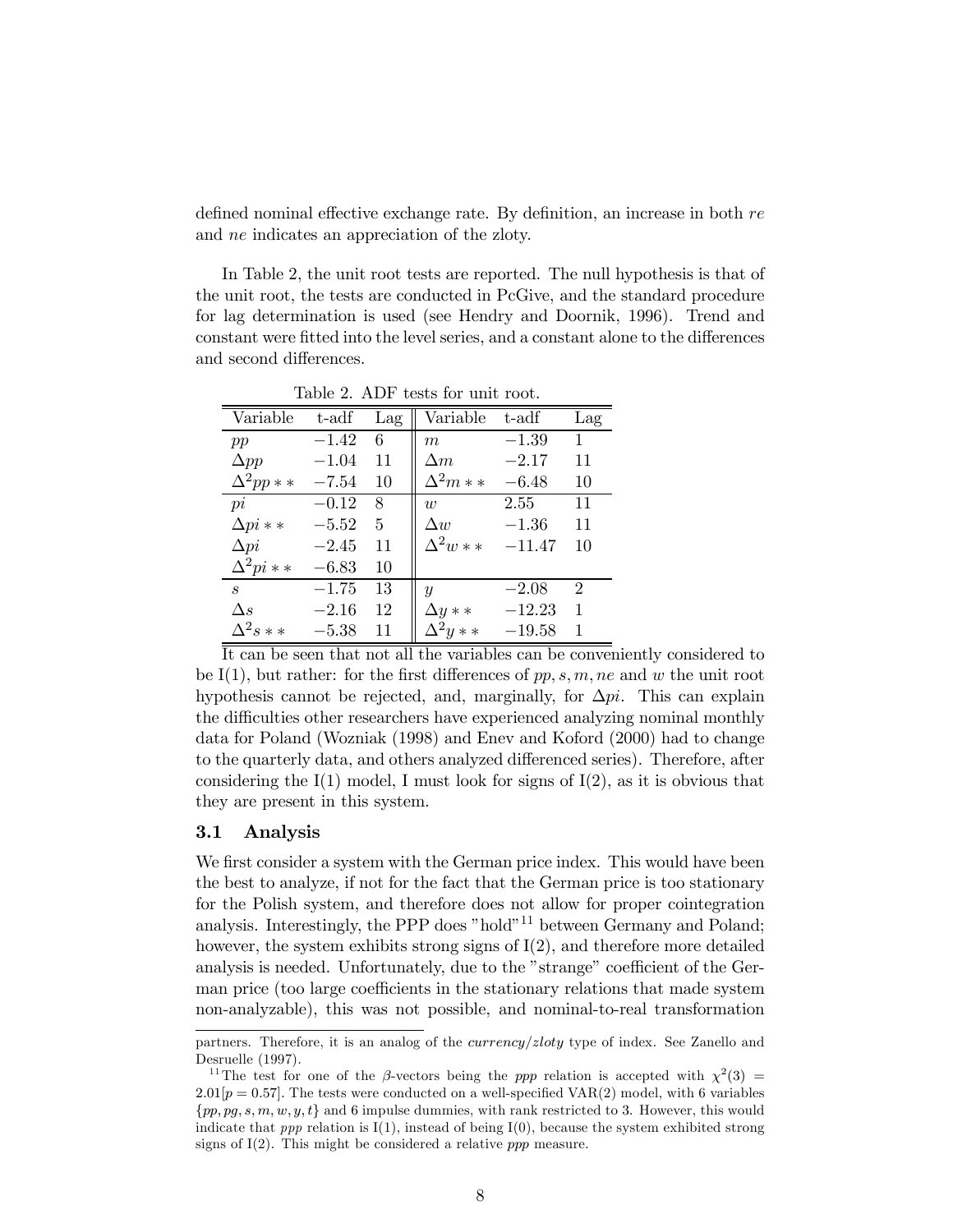would not make economic sense. The results of system 1 are the following: the external sector does exhibit the expected relationships (relative ppp holds with correct signs); however, another system has to be found for the analysis of other sectors.

Therefore, instead of the German price an analogous system with Polish import price is considered. The tests show the following:  $(1)$  system is  $I(2)$ ; (2) money stock appears to be  $I(1)$ ; (3) real wages are probably also  $I(1)$ ; (4) w is the main factor of disinflation; (5)  $pi$  and y are weakly exogenous in the very long run.

We then look at system 4, as the import price in system 2 is in *zloty*, and therefore cannot be used to check traditional parities. Inclusion of the nominal effective exchange rate might therefore be beneficial. The analysis gives the following results: (1) the system is  $I(2)$ ; (2) external sector variables display the signs predicted by theory; (3) real wages are probably  $I(1)$ ; (4)  $pi$ and y might be weakly exogenous; however,  $pi$  enters an equation for itself and y; (5) ne is significant only for the equation for  $pi$ , ne, and w; (6) pp, m, and w significantly influence each other;  $(7)$  pp and m are not error-correcting, while  $w$  is very strongly error-correcting.

Therefore, this analysis clearly demonstrates that wages were the most important instrument of bringing inflation down in Poland. Inflation would probably be explosive, if the *popiwer* had not been introduced,  $12$  as the money stock was growing and contributed to inflation formation, like the price level itself. The nominal effective exchange rate, as many other studies find, is weakly exogenous to the system of prices, money, and wages, but nevertheless stresses the relationships among these variables.

Still checking the robustness of results and looking for other signs of the importance of wages, let us look at system 5 with real effective exchange rates and imported inflation rate, in order to account for external trade effects and inflation in the neighboring countries. We obtain the following results: (1) system is  $I(2)$ ; (2) real wages are probably  $I(1)$ ; (3) pp and m are not errorcorrecting; (4) w is strongly error correcting; (5)  $\Delta pi$  and y are probably weakly exogenous; (6) external variables enter stable (or  $I(1)$ ) relationships; (7)  $\Delta w = -0.7(w - pp)_{t-1} - 0.33re + 0.24m$ , i.e. nominal wages are adjusting to the real wages. Therefore, once again, wage dynamics turns out to have been the decisive factor of disinflation.

The next nominal system under consideration is system 6. Before moving to the nominal-to-real transformation, the results of this last system are summarized: (1) the system is  $I(2)$ ; (2) w and pp can never be excluded from the system; (3) for low ranks, either  $\Delta ne$  or y might be excluded; (4) trend is significant only for the rank not greater than 2, and therefore might be excluded; (5) money is  $I(1)$ ; (6) m is weakly exogenous for the ranks not exceeding 2; (7)  $r = 2$  is the preferable choice; (8)  $\Delta w$  is an error correction

 $12$ This statement is actually a speculation, without a causality test. However, the natural experiment could not be constructed, and therefore we interpret this result with care and look for other signs of the importance of wages for the Polish economy.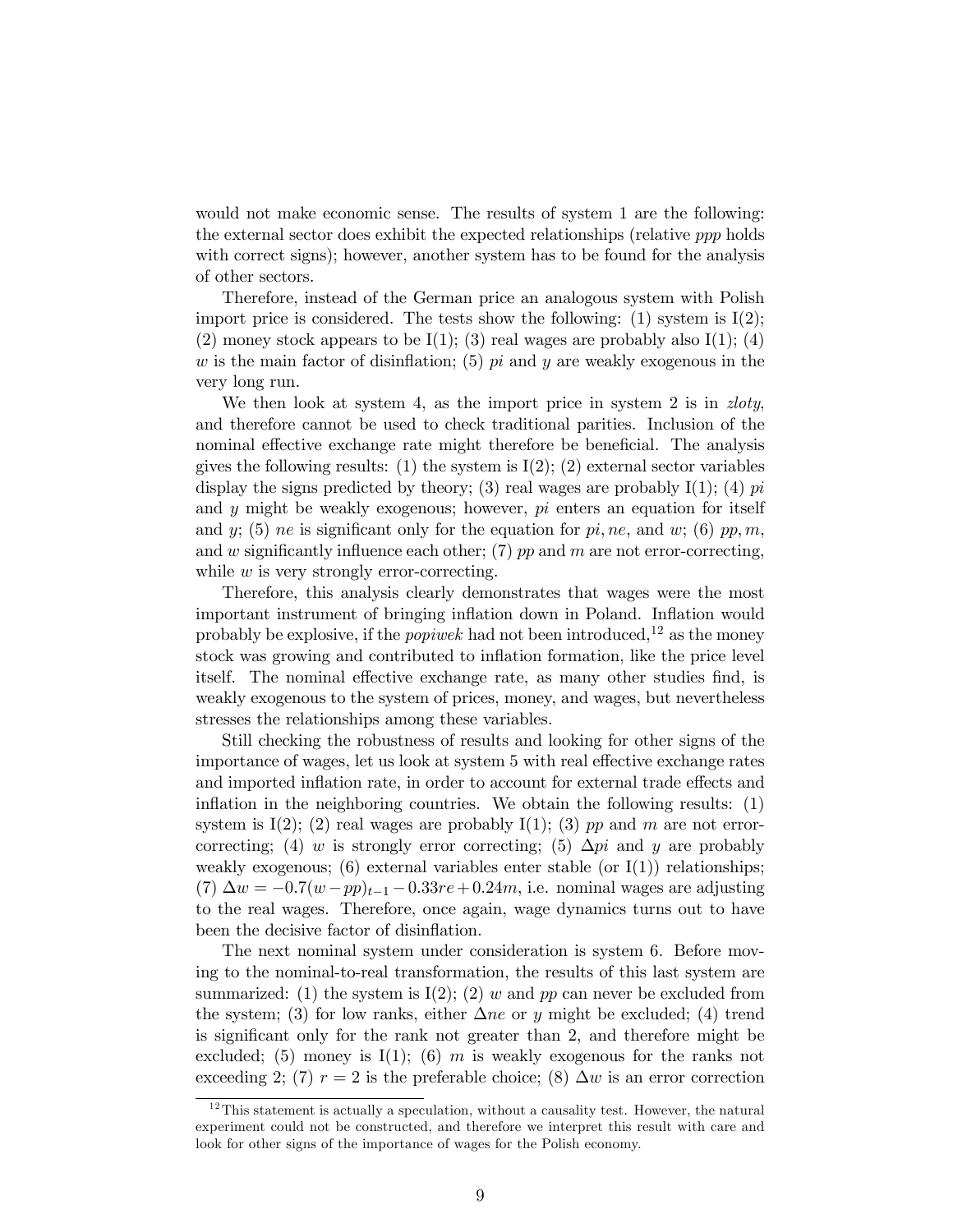mechanism for the price increases,  $\Delta pp$ ; (9)  $\Delta ne$  might also have played a role in the disinflation process; however, this result must be verified further; (10) real wages are I(1); (11) the inclusion of the  $\Delta ne$  is not justified in this I(2) system, as it shows weak exogeneity and possible exclusion of this variable, and distorts economic interpretation of the results. We should consider an I(2) system without including  $\Delta ne$ , and include it in the real transformation, in order to cointegrate with re (which is supported by the system 6 analysis).

Finally, nominal system 7 is considered. From the previous analysis, it follows:  $(1)$  that the real exchange rate is at most  $I(1)$  between Poland and Germany (or, that *ppp* is a  $C(2,1)$  relation), (2) that wages seem to play the most important role in explaining price movements, $^{13}$  and (3) that money and the external sector play a comparatively weak role in the nominal price movements. It seems very probable that  $I(2)$  tests on a proper nominal system would reveal that the  $I(2)$  trend is cancelled out in the real wage variable, and the system can be transformed to I(1), and then analyzed.

# 3.2 Nominal System 7

Let us now consider in more detail nominal System 7, i.e.  $VAR(2)$  { $pp, re, m, w, y, t$ } with deterministic variables represented by eleven centered seasonals and five impulse dummies dp941, dm9112, dre923, and d951c, which are described in more detail in the data section. The system is well specified, as the normality failure is not due to asymmetric measures,  $14$  see Table 4. All dummies were found significant for at least one of the variables (tests not reported).

|                  | autocorrelation    | $\rm{ARCH}$   | <b>Skewness</b> | Normality               |
|------------------|--------------------|---------------|-----------------|-------------------------|
|                  | F(6, 70)           | F(6, 64)      |                 | $\chi^2(2)$             |
| $sys^{15}$       | $1.33$ [0.03] $*$  | 365.5 [0.09]  |                 | **<br>47.82 [0.00]      |
| pp               | 1.5112 [0.1872]    | $0.98$ [0.45] | $-0.19$         | 17.6 $[0.00]$ **        |
| re               | $0.60286$ [0.7271] | $0.18$ [0.98] | $-0.30$         | $5.88$ [0.05]           |
| m                | $0.71495$ [0.6388] | $0.33$ [0.92] | 0.22            | 8.82 $[0.01]$ *         |
| $\overline{w}$   | 1.0023 [0.4309]    | $0.75$ [0.61] | 0.06            | $1.73$ [0.42]           |
| $\boldsymbol{y}$ | $2.1639$ [0.0568]  | $0.38$ [0.89] | $-0.48$         | $10.65$ [0.01]<br>$***$ |

Table 4. Misspecification tests.

In Table 5, the trace test results are shown. In what follows, the choice between rank of 3 and 2 is being made.

<sup>&</sup>lt;sup>13</sup>In all the systems above, we found real wages  $w - pp$  to be  $C(2, 1)$ , and w to be the most error-correcting variable.

 $14$  See Juselius (2002).

<sup>&</sup>lt;sup>15</sup>The system test statistics are distributed like  $F(150, 212)$  for autocorrelation,  $\chi^2(330)$ for ARCH, and  $\chi^2(10)$  for the normality test.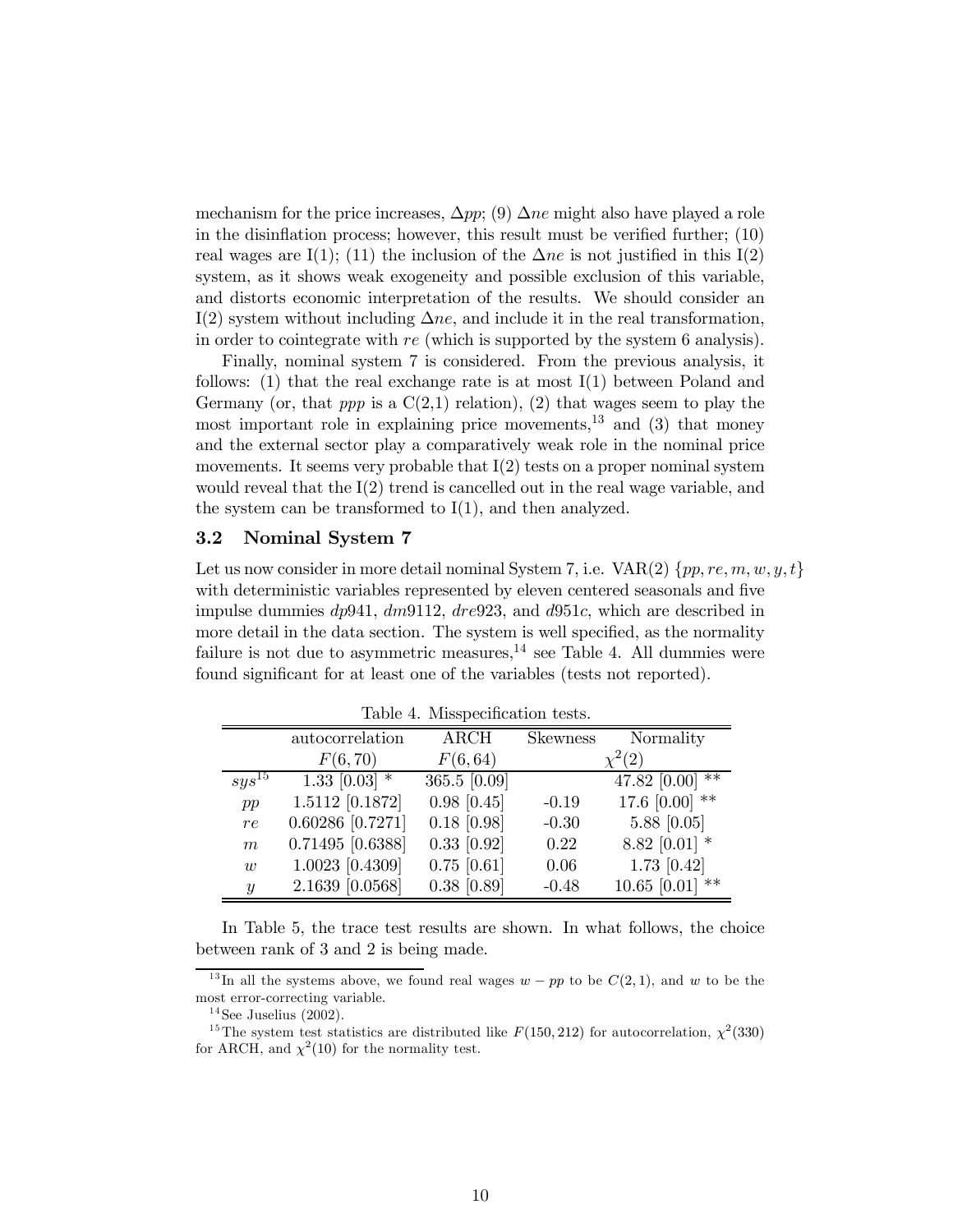| Tapic 9. Trace test resurts |            |            |      |  |  |  |  |
|-----------------------------|------------|------------|------|--|--|--|--|
| $Ho: rank \leq r$           | eigenvalue | $-T\∑_{q}$ | 95%  |  |  |  |  |
| $r=0$                       | 0.49       | $147.6***$ | 87.3 |  |  |  |  |
| $r \leq 1$                  | 0.35       | $84.1**$   | 63.0 |  |  |  |  |
| $r \leq 2$                  | 0.22       | 43.82*     | 42.4 |  |  |  |  |
| $r\leq 3$                   | 0.13       | 20.28      | 25.3 |  |  |  |  |
| $r \leq 4$                  | 0.08       | 7.43       | 12.3 |  |  |  |  |

Table 5. Trace test results

In order to see if the system is  $I(2)$ , one should restrict the largest root to one, and look at how the other roots change (Table 6). Because the unit root is not eliminated by restriction to 1, the system has one common trend.

Table 6. Largest roots of C.

| unrestricted $0.98$ $0.98$ $0.65$ $0.65$ $0.39$ $0.39$ $0.33$ |              |  |                                                                 |  |  |
|---------------------------------------------------------------|--------------|--|-----------------------------------------------------------------|--|--|
| $r=4$                                                         |              |  | $1$ 1.00 0.66 0.66 0.37 0.37 0.34                               |  |  |
| $r=3$                                                         | $\mathbf{1}$ |  | $1$ 0.98 0.56 0.42 0.42 0.36                                    |  |  |
| $r=2$                                                         |              |  | $1 \quad 1 \quad 1 \quad 0.94 \quad 0.40 \quad 0.32 \quad 0.32$ |  |  |
| $r=1$                                                         |              |  | $1 \quad 1 \quad 1 \quad 1 \quad 0.91 \quad 0.50 \quad 0.19$    |  |  |

The I(2) trace test is shown in Table 7. We take the conventional order of acceptance, and see that indeed the case of one I(2) trend,  $r = 3$ , and one independent I(1) trend is the most probable. This is also suggested by the theory.

The power of the trace test has been found to be quite low, especially in a system with dummy variables (Johansen, 1998; Jorgensen, 1998; Juselius, 1999). Therefore, the marginal acceptance should not matter too much. In the following analysis, I sometimes report the case of  $r = 2$ , in order to show the robustness of this result.

| Table 7. Trace test for $I(2)$ model. |  |
|---------------------------------------|--|
| $\alpha$ $\alpha$ $\beta$             |  |

| $\boldsymbol{r}$ |       |       | $S(r s_1)$ |                |      | Q(r)     |
|------------------|-------|-------|------------|----------------|------|----------|
| $\overline{0}$   | 597   | 444   | 339        | 257            | 190  | 163      |
|                  | (192) | (162) | (137)      | (115)          | (96) | (83)     |
| 1                |       | 418   | 268        | 175            | 103  | 93       |
|                  |       | (132) | (108)      | (88)           | (71) | (59)     |
| $\overline{2}$   |       |       | 235        | 131            | 62   | 48       |
|                  |       |       | (82)       | (64)           | (50) | (40)     |
| 3                |       |       |            | 110            | 33   | 22       |
|                  |       |       |            | (44)           | (32) | (23)     |
| 4                |       |       |            |                | 34   | 8        |
|                  |       |       |            |                | (18) | (11)     |
| $s_2$            | 5     | 4     | 3          | $\overline{2}$ | 1    | $\theta$ |

Table 8 reports the tests for long run exclusion,  $I(1)$ ness of the variables, and zero rows in the adjustment matrix  $\alpha$ . The last test is an approximation of the weak exogeneity: the desired test for weak exogeneity in the I(2)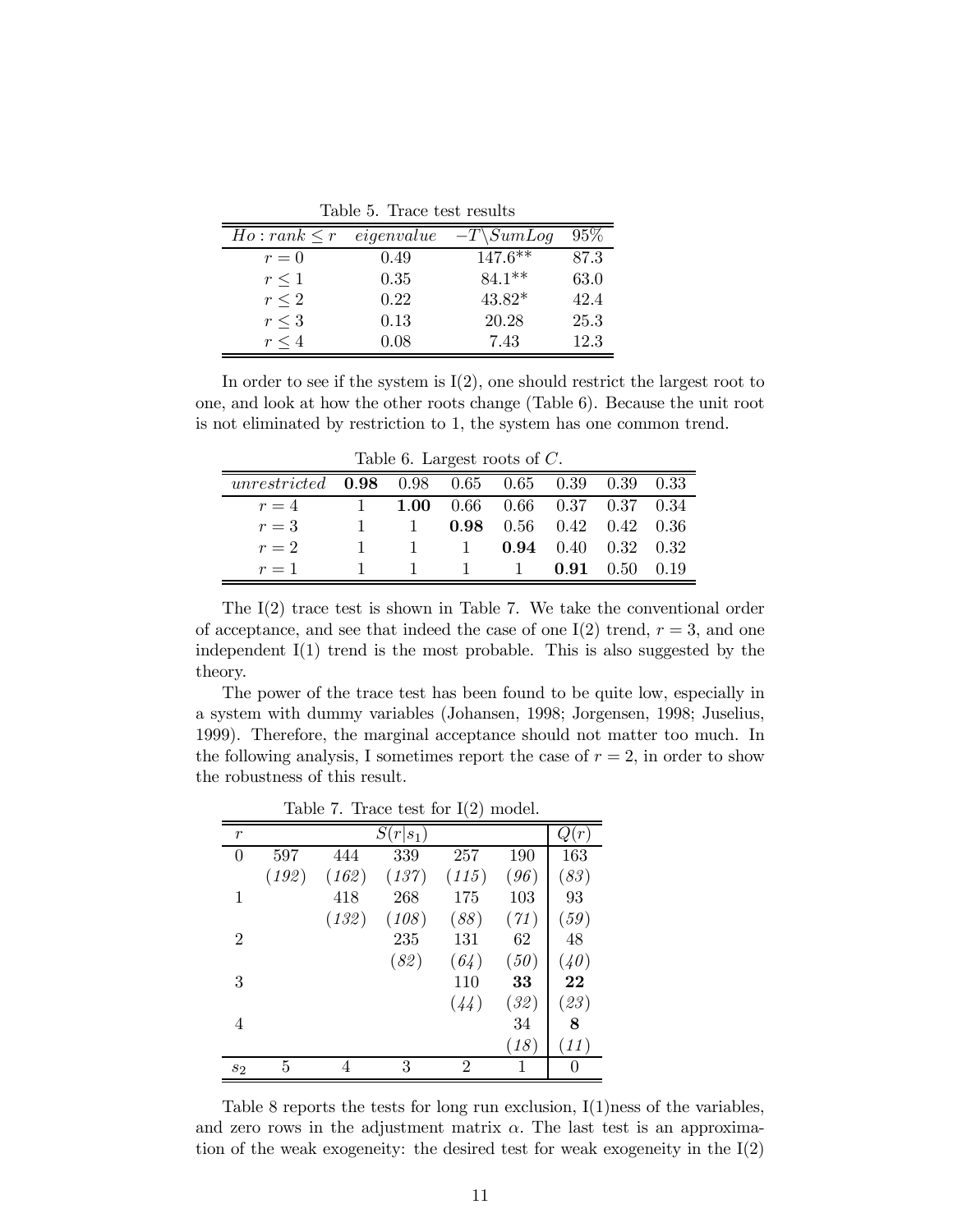space would include complex restriction on the matrices  $\alpha_{\perp 1}$  and  $\beta_{\perp 1}$ . Weak exogeneity cannot be interpreted in the same way in the  $I(2)$  model as it is in the I(1) world (see Paruolo, Rahbek, 1998). These test would only mean (non)adjustment of a variable to the long run relations, and not necessarily its weak exogeneity in the classic definition.

The long run exclusion test is also not exactly the analog of its I(1) version, but is equivalent to the testing for a unit vector in the  $\beta_{\perp 2}$  space. Instead, I test the exclusion from  $\beta$ , and therefore each rejection means the rejection of the initial hypothesis, while each acceptance would not necessarily mean acceptance of the initial hypothesis.

The I(1)ness test in I(2), in addition to restrictions on  $\beta$  would include restrictions on  $\beta_{11}$  The acceptance of our test will imply acceptance of the initial hypothesis, while rejection would not necessarily mean rejection of the initial hypothesis.

It must be kept in mind that these tests are single-variable tests, and therefore the hypotheses of several variables being I(1) or excluded altogether should be tested separately.

|                             | TANIA A' TANAN'                            |      |       |       |                                    |       |               |       |  |  |
|-----------------------------|--------------------------------------------|------|-------|-------|------------------------------------|-------|---------------|-------|--|--|
|                             | $\overline{d}$                             |      | pp    | re    | m                                  | w     | $\mathcal{Y}$ | trend |  |  |
|                             |                                            |      |       |       | long run exclusion, $\chi^2(r)$    |       |               |       |  |  |
| 2                           | $\overline{2}$                             | 5.99 | 22.35 | 9.47  | 20.06                              | 21.09 | 4.7           | 6.76  |  |  |
| 3                           | 3                                          | 7.81 | 33.28 | 9.79  | 20.93                              | 31.85 | 15.83         | 7.87  |  |  |
|                             |                                            |      |       |       | I(1)ness, $\overline{\chi^2(p-r)}$ |       |               |       |  |  |
| $\mathcal{D}_{\mathcal{L}}$ | $\overline{4}$                             | 9.49 | 15.06 | 6.91  | 9.99                               | 13.75 | 14.42         |       |  |  |
| 3                           | -3                                         | 7.81 | 8.87  | 2.78  | 3.19                               | 7.39  | 2.64          |       |  |  |
|                             | Zero coefficient in $\alpha$ , $\chi^2(r)$ |      |       |       |                                    |       |               |       |  |  |
| $\mathcal{D}_{\mathcal{L}}$ | $\overline{2}$                             | 5.99 | 33.18 | 12.13 | 3.69                               | 27.34 | 10.58         |       |  |  |
| 3                           | 3                                          | 7.81 | 43.50 | 14.41 | 4.32                               | 37.85 | 19.39         |       |  |  |

Table 8. Tests.

It is easy to see in Table 8 that money is not adjusting to the long run relations, and that the real effective exchange rate and money must be  $I(1)$ , and probably also output. In the case of the simultaneous acceptance of these hypotheses, the I(2) trend would be solely driven by prices and wages, and therefore it would be possible to make a nominal-to-real transformation of the system. Output is shown to be possibly excluded from the long run relations, which should be expected from a real variable in the nominal system; however, this is not so in the system with  $r = 3$ , which is our preference.

Making the choice between rank of 2 and 3, I generally decide whether to treat money as an  $I(1)$  or as an  $I(2)$  variable, and this choice must be based on the I(2) analysis of the whole system. In such a way, if I can find a nominal-to-real transformation of the system that includes  $m$ , it would imply that m is best approximated by  $I(1)$  process. Thus, I should first consider vector  $\beta_{\perp 2}$ , and if the I(2) trend is mostly led by variables other than money, I should choose  $r = 3$ . The obtained real system should also have economic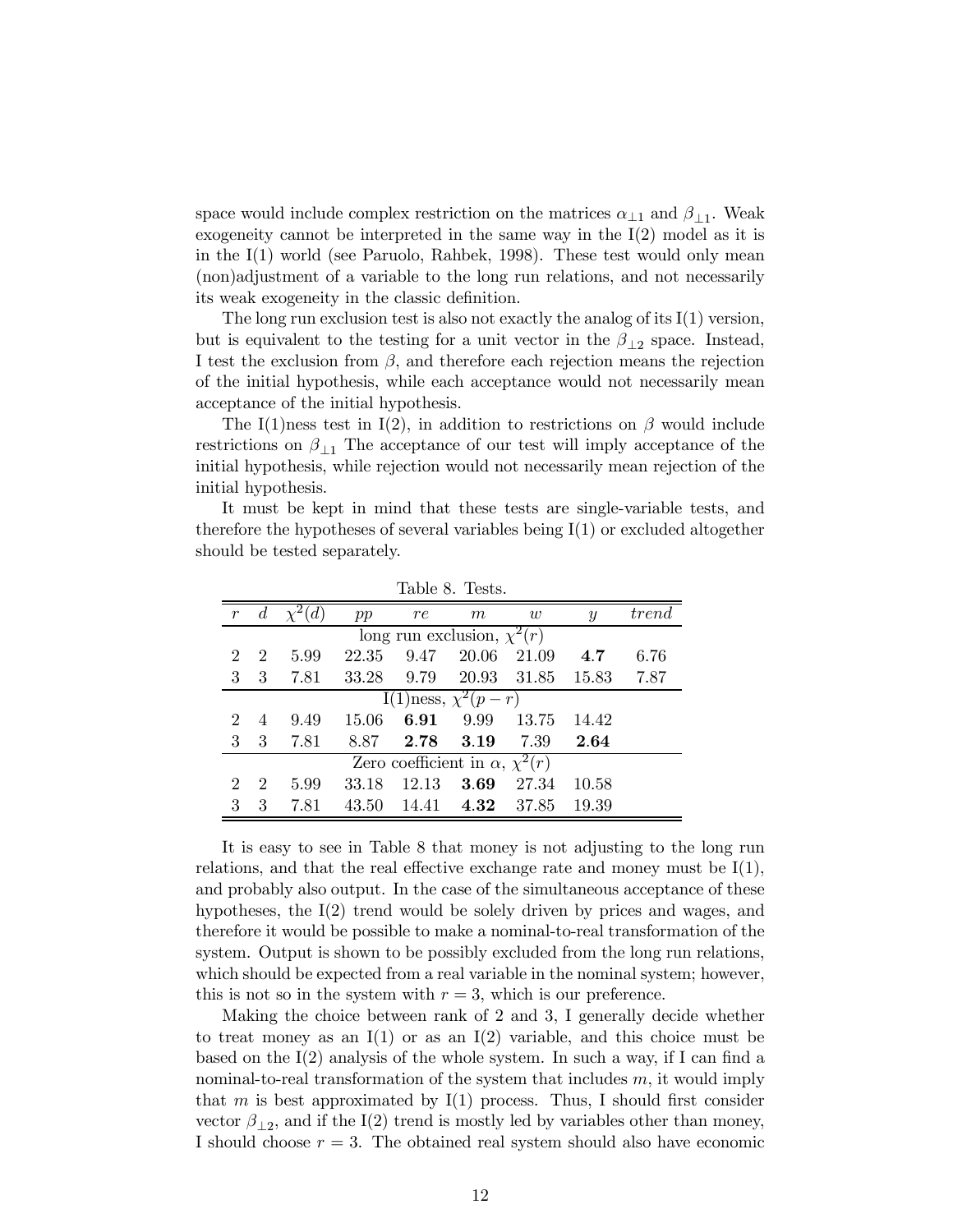meaning.

In Table 9 the cointegrating space basis is shown, unrotated. It is easy to see that the hypothesis about the real wages being  $I(1)$  might be accepted, as prices and wages are cointegrating (more or less) one-to-one in all three  $\beta$ -vectors.

Table 9. Cointegration space basis  $\beta_0$ 

| pp               | re         | m       | $\overline{w}$                     | $\boldsymbol{y}$ | trend    |
|------------------|------------|---------|------------------------------------|------------------|----------|
| $-0.91$          | 0.49       | $-0.26$ | 1                                  | $-0.30$          | 0.003    |
| 1                | 0.02       | 0.42    | $-1.1$                             | $-0.33$          | $-0.002$ |
| 0.52             | $-0.14$    | 0.04    | $-0.7$                             |                  | $-0.002$ |
|                  |            |         | and adjustment matrix $\alpha_0$ . |                  |          |
| pp               | $-0.12$    | $-0.07$ | $-0.04$                            |                  |          |
| re               | $-0.16$    | $-0.02$ | 0.10                               |                  |          |
| m                | $-0.06$    | 0.11    | $-0.05$                            |                  |          |
| $\overline{w}$   | $-0.28$    | 0.47    | 0.03                               |                  |          |
| $\boldsymbol{y}$ | $\rm 0.03$ | 0.61    | $-0.30$                            |                  |          |

The long run weak exogeneity of money is supported by both Table 9 and Table 10.

Table 10. The Π matrix.

|    | $pp \qquad re \qquad m \qquad w$ |                                                 | $\boldsymbol{u}$ |  |
|----|----------------------------------|-------------------------------------------------|------------------|--|
|    |                                  | $dpp$ -0.02 -0.05 -0.00 -0.01 0.02 -0.000       |                  |  |
|    |                                  | dre $0.18$ -0.09 $0.04$ -0.21 $0.15$ -0.001     |                  |  |
|    |                                  | $dm$ 0.15 -0.02 0.06 -0.15 -0.07 -0.000         |                  |  |
|    |                                  | dw $0.74$ -0.13 $0.27$ -0.82 -0.04 -0.002       |                  |  |
| du |                                  | <b>0.43</b> 0.07 <b>0.24</b> -0.43 -0.51 -0.000 |                  |  |

From the matrix Π, Table 10, one can see that money is not errorcorrecting, while output, exchange rate and (most of all, and very strongly and significantly) wages are error-correcting. Significant values are in bold.

Let us now look at the basis of the  $I(2)$  space. Even without rotation, it is easily seen that the  $I(2)$  trend is mostly driven by the prices and wages, and that these two must cointegrate  $CI(2,1)$ . However, other variables also contribute to the I(2) trend, and therefore, it might be necessary to use polynomial cointegration or detrending while transforming the system to I(1).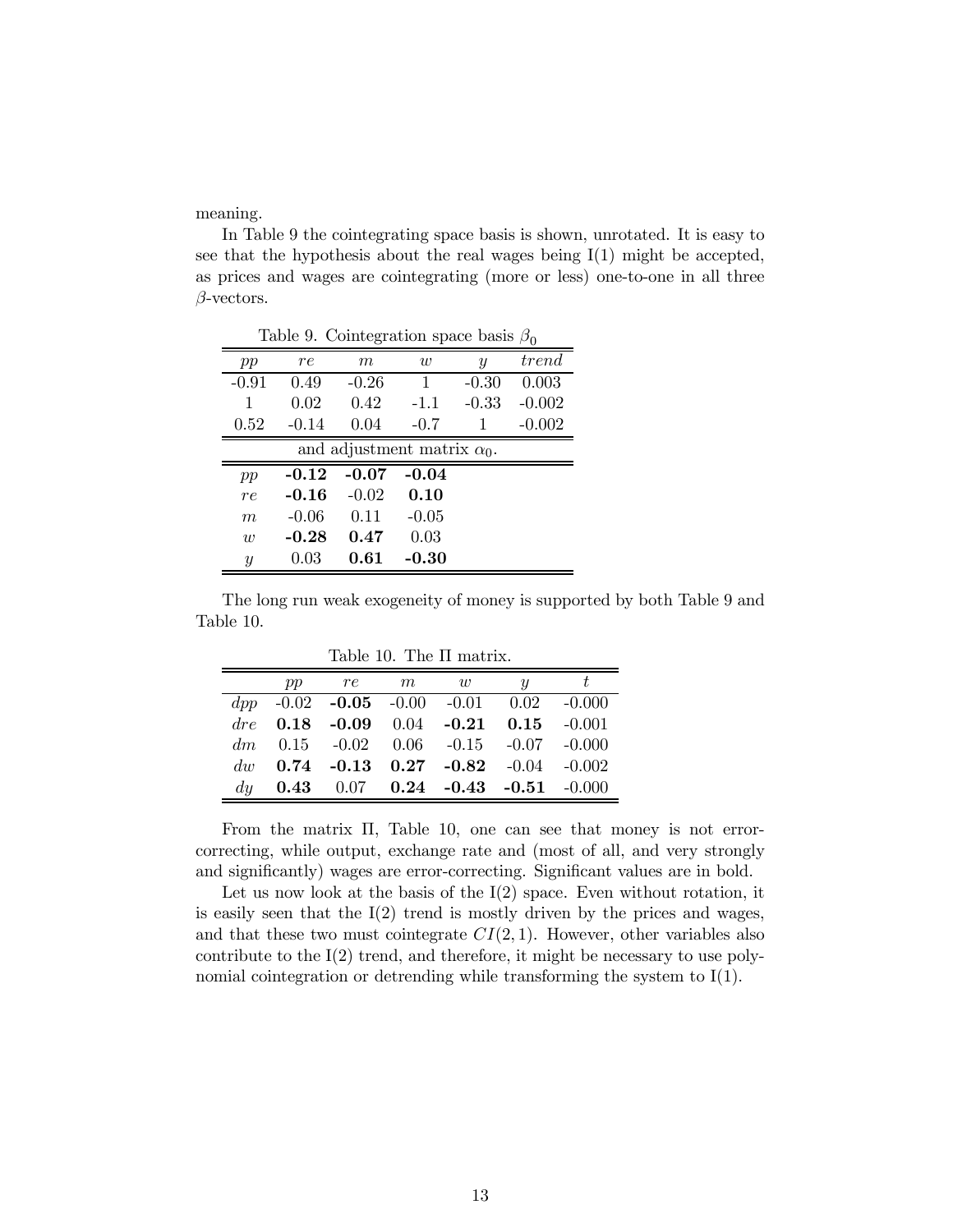|                  | $\hat{ }$ |          | $\overline{ }$ | $\overline{\phantom{a}}$ | $\sim$              |              |
|------------------|-----------|----------|----------------|--------------------------|---------------------|--------------|
|                  |           |          |                | k <sub>1</sub>           | $\beta_{\perp 1,1}$ | $\beta_{12}$ |
| pp               | $-0.98$   |          | 0.21           | $-10.03$                 | $-1.28$             | $-1.12$      |
| re               | $-0.09$   | $-0.24$  | 1              | $-1.16$                  | $-0.30$             | $-0.13$      |
| $\boldsymbol{m}$ | $-0.51$   | 0.27     | 0.09           | $-3.77$                  | 3.34                | $-0.42$      |
| $\overline{w}$   |           | $-1.17$  | $-0.46$        | $-10.07$                 | $-0.03$             | $-1.13$      |
| $\boldsymbol{y}$ | 0.98      | 0.56     | 0.54           | $-1.79$                  | 0.46                | $-0.20$      |
| trend            |           | $-0.003$ | 0.002          |                          |                     |              |

Table 11. The I(2) space,  $r = 3$ ,  $s_1 = 1$ ,  $s_2 = 1^{16}$ 

|             |            |               |            | and adjustment coefficients. |               |
|-------------|------------|---------------|------------|------------------------------|---------------|
|             | $\alpha_0$ |               | $\alpha_1$ | $\alpha$   1.1               | $\alpha_{12}$ |
| $\,dp\,p\,$ | 0.02       | $0.04 - 0.04$ |            | $-0.07$                      | $-0.05$       |
| $\,dr\,$    | 0.04       | $\bf 0.23$    | $-0.03$    | $-0.02$                      | 0.18          |
| dm          | $-0.10$    | 0.06          | $-0.02$    | 0.22                         | 0.01          |
| div         | $-0.29$    | 0.47          | $-0.04$    | $-0.01$                      | $-0.08$       |
| du          | $-0.50$    | $-0.06$       | 0.01       | $-0.04$                      | 0.06          |

The Kongsted condition for the possibility of nominal-to-real transformation (Kongsted, 2000) holds, and even though the test for transformation is marginally rejected,  $1^7$  I transform the system into the real one, taking additional measures $^{18}$ .

#### $3.2.1$ Identification

Even though in the next subsection a real system is considered, identification of the  $\beta_0$ -space could be beneficial for economic analysis. The following hypothesis about the  $\beta_0$ -space basis cannot be rejected with  $\chi^2(5) = 10.27[p =$ 0.07: real wages are I(1),  $m - y$  is I(1) (see Table 12).

<sup>&</sup>lt;sup>16</sup>If  $(r > s_2)$ , then  $r_0 = r - s_2 = 2$ ,  $r_1 = s_2 = 1$ .<br><sup>17</sup>The statistics are:  $\chi^2(3) = 10.8[0.01]^*$ ; and  $\chi^2(2) = 5.7[0.06]$ , correspondingly.

 $18$  We detrend money and output, in addition to taking real instead of nominal wages. As variables in system 8 are very different with respect to the trend component, it might be a reason for marginal rejection of the transformation. By excluding trend from "borderline cases" we might get closer to the  $I(1)$  framework. We will see in the next subsection that the signs of  $I(2)$  are indeed eliminated from the system by these measures.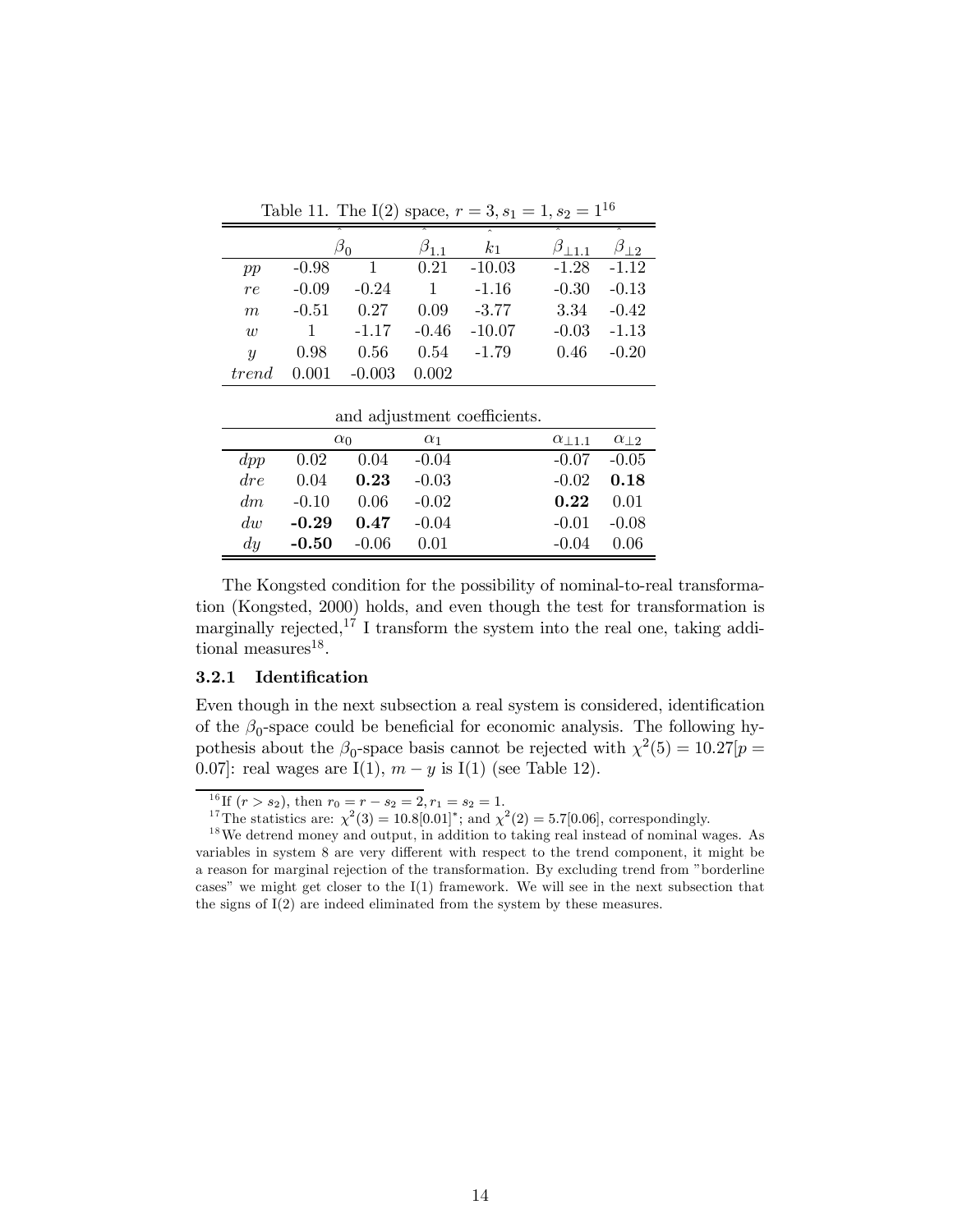Table 12. Identified cointegration space  $\beta_0$ 

| pp               | re       | $m\,$                              | $\boldsymbol{w}$  | Y                | t                    |
|------------------|----------|------------------------------------|-------------------|------------------|----------------------|
| 1                | $^{()}$  | $\left( \right)$                   | $-1$              | $\left( \right)$ | $-0.001$<br>(0.0005) |
| 1                | 0        | $-1$                               | -1                | 1                | 0.002<br>(0.002)     |
| $\left( \right)$ | $-0.3\,$ | $-0.27$<br>(0.03)                  | $-0.06$<br>(0.02) | 0.63             | 0.00                 |
|                  |          | and adjustment matrix $\alpha_0$ . |                   |                  |                      |
| pp               | 0.07     | $-0.03$                            | 0.13              |                  |                      |
| re               | 0.43     | $-0.25$                            | 0.62              |                  |                      |
| m                | 0.24     | $-0.04$                            | $-0.05$           |                  |                      |
| $\overline{w}$   | 1.04     | $-0.38$                            | 0.56              |                  |                      |
| $\boldsymbol{y}$ | 0.61     | -0.13                              | -0.17             |                  |                      |

It should be noted, however, that this test, in the  $I(2)$  framework, shows the relations to be at most  $I(1)$ , and not necessarily  $I(0)$ , as in the  $I(1)$  framework:

 $(w - pp) + 0.001t \sim I(1);$  $(w - pp) + (m - y) - 0.002t \sim I(1);$  $0.3re + 0.27m + 0.06w - 0.63y \sim I(1)$ 

The first equation shows that the relation  $(w - pp)$  is indeed  $C(2,1)$ , and therefore real transformation must be possible. It is also discovered that: the last relation displays homogeneity of the coefficients, and therefore good convergence to the long run equilibrium in the system; money is weaklyexogenous in the long run, and this is also accepted when tested statistically. If the second equation turned out to be  $I(0)$  instead of  $I(1)$ , then in the real system one should see that excessive money supply and real wages cointegrate  $C(1,0)$ . I proceed to the transformed system, in order to find stationary relations.

# 3.3 Real System 8

System 8 consists of the real variables, with the money and output expansions above the trend,  $\{\Delta pp, \Delta ne, re, m - b_1t, w - pp, y - b_2t\}$ . It includes unrestricted impulse dummy variables  $dp941, d9612, dm9112, dre923, d951c,$ and also eleven seasonal centered dummies. It is well specified, as shown in Table 13.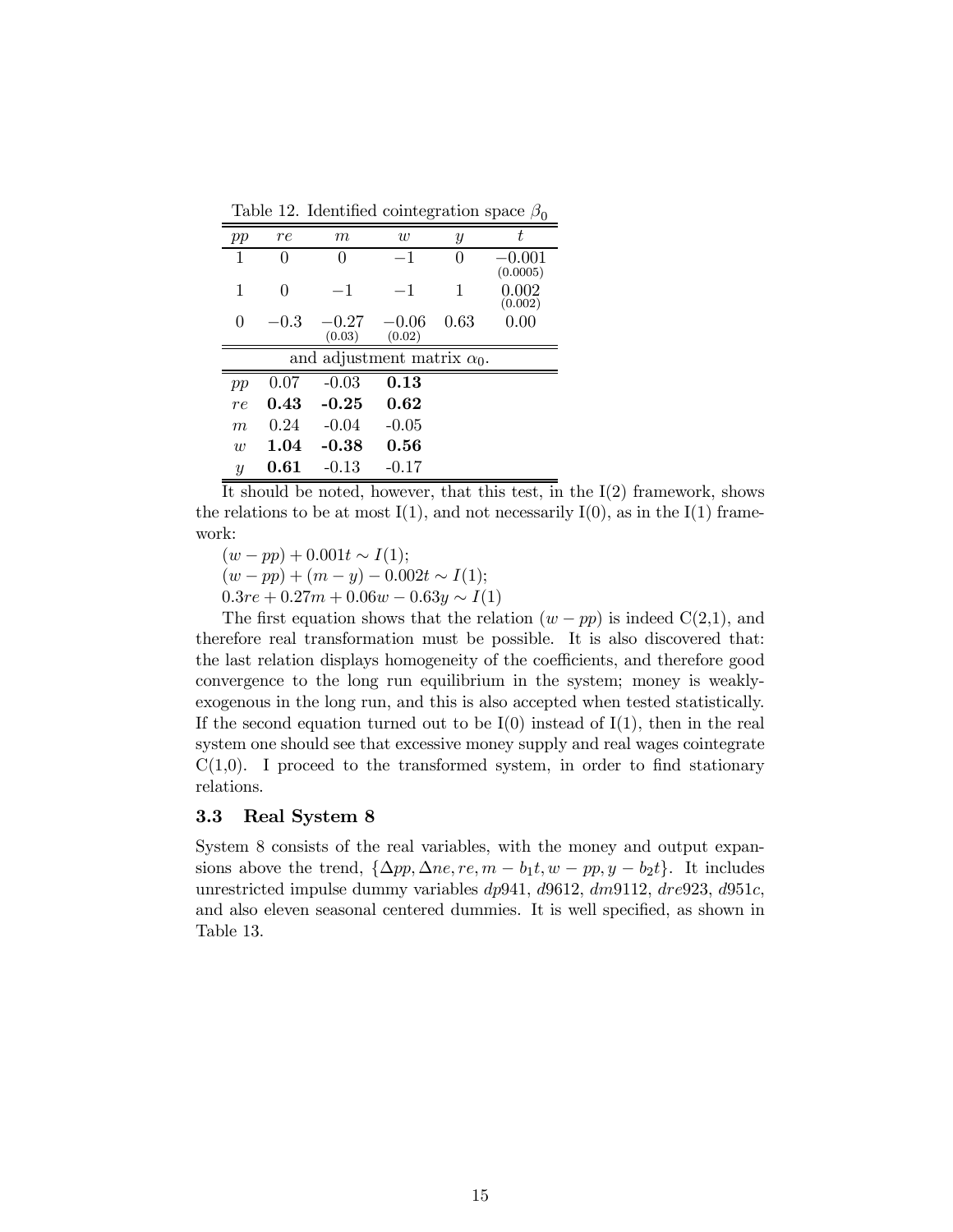|             | autocorrelation | <b>ARCH</b>   | <b>Skewness</b> | Normality       |
|-------------|-----------------|---------------|-----------------|-----------------|
|             | F(6,68)         | F(6,62)       |                 | $\chi^2(2)$     |
| $sys^{19}$  | $1.10$ [0.24]   | $0.73$ [0.99] |                 | 19.31 $[0.08]$  |
| $\Delta pp$ | $0.86$ [0.53]   | 1.38 [0.24]   | 0.06            | 6.81 $[0.03]$ * |
| $\Delta ne$ | $1.15$ [0.34]   | $0.25$ [0.95] | $-0.26$         | $5.05$ [0.08]   |
| re          | $0.54$ [0.77]   | $0.27$ [0.95] | $-0.33$         | 5.56 [0.06]     |
| $m-b_1t$    | $0.60$ [0.73]   | $1.45$ [0.21] | $-0.41$         | 4.99 [0.08]     |
| $w - pp$    | $1.13$ [0.35]   | $0.69$ [0.66] | 0.28            | 2.79 [0.25]     |
| $y-b_2t$    | 3.10 $[0.01]$ * | $0.42$ [0.86] | $-0.43$         | 4.97 [0.08]     |

Table 13. Single equation misspecification tests

Table 14 represents results of the trace test, it is likely that rank is equal to  $3$ .

| $Ho: rank \leq r$ | eigenvalue | $-T\setminus SumLog$ | 95%  |  |  |  |  |  |
|-------------------|------------|----------------------|------|--|--|--|--|--|
| $r=0$             | 0.56       | $190**$              | 94.2 |  |  |  |  |  |
| $r\leq 1$         | 0.40       | $105.4**$            | 68.5 |  |  |  |  |  |
| $r \leq 2$        | 0.25       | $53.11*$             | 47.2 |  |  |  |  |  |
| $r\leq 3$         | 0.14       | 23.53                | 29.7 |  |  |  |  |  |
| $r \leq 4$        | 0.07       | 8.16                 | 15.4 |  |  |  |  |  |
| $r \leq 5$        | 0.00       | 0.21                 | 3.8  |  |  |  |  |  |

Table 14. Trace test results

Table 15 represents a check for the remains of the  $I(2)$  in the real system, and it shows that all the  $I(2)$ ness has been eliminated. It also argues in favor of  $r=3$ .

| Table 15. Largest roots of $C$ . |      |      |      |                      |      |      |  |  |  |
|----------------------------------|------|------|------|----------------------|------|------|--|--|--|
| unrestricted                     | 0.99 | 0.99 | 0.67 | 0.67                 | 0.58 | 0.58 |  |  |  |
| $r=5$                            |      | O 99 |      | $0.67$ $0.67$ $0.58$ |      | 0.58 |  |  |  |
| $r=4$                            |      |      | 0.68 | 0.68                 | 0.57 | 0.57 |  |  |  |
| $r=3$                            |      |      |      | 0.59                 | 0.58 | 0.58 |  |  |  |
| $r=2$                            |      |      |      |                      | 0.58 | 0.58 |  |  |  |
| $r=1$                            |      |      |      |                      |      | በ 58 |  |  |  |

Table 16 shows the test results for exclusion, stationarity, and weak exogeneity. None of the variables is found to be stationary. All variables are important for the long run. Exchange rates show signs of weak exogeneity, which is a usual behavior: joint tests are very likely to fail. The weak exogeneity of the real wages is actually not significant, if compared to the model of  $r=2$ .

<sup>&</sup>lt;sup>19</sup>The system test statistics are distributed like  $F(216, 204)$  for autocorrelation,  $\chi^2$ (504) for ARCH, and like  $\chi^2(12)$  for normality tests correspondingly.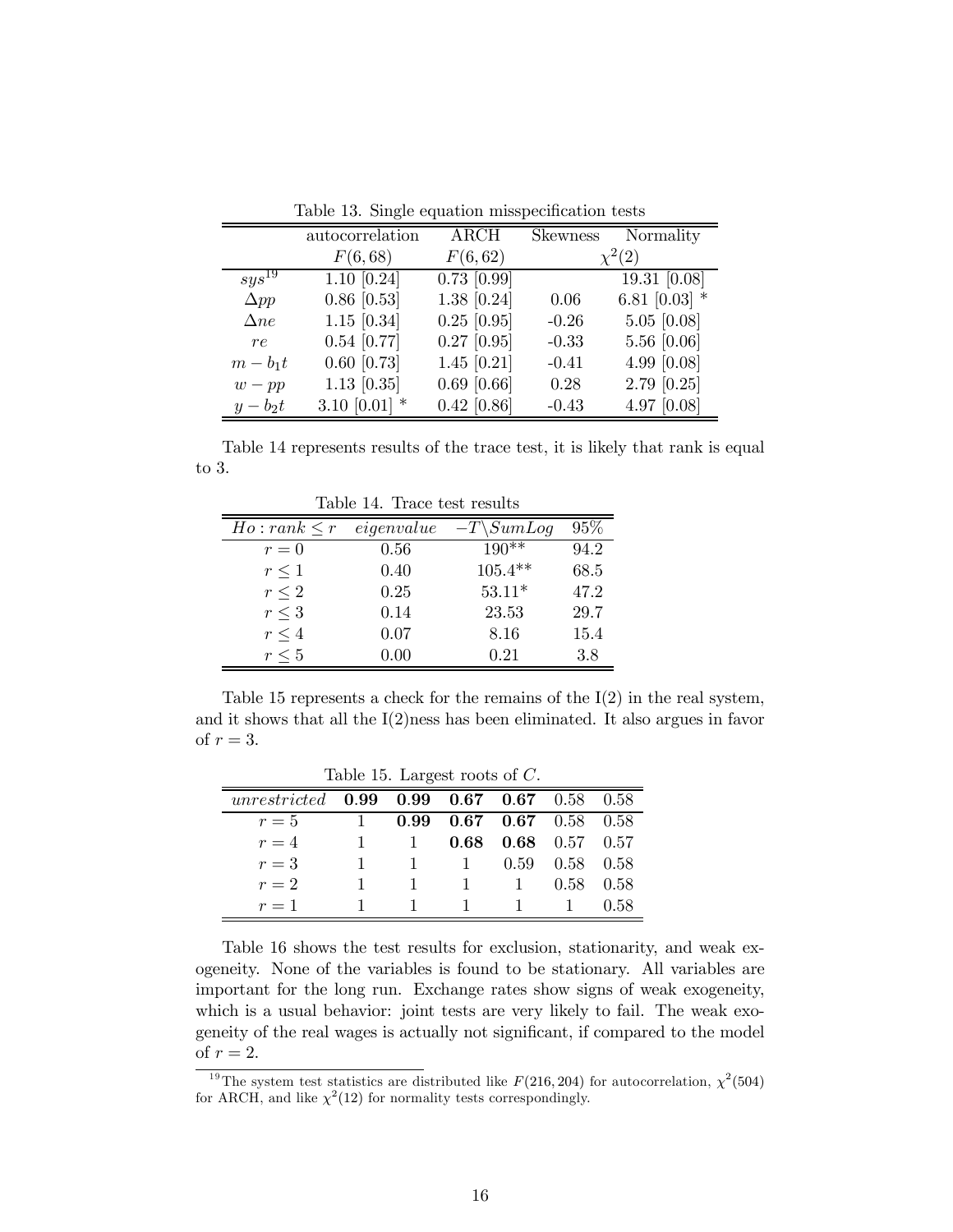|   | Table 16. Tests.             |      |             |             |                        |          |          |          |  |
|---|------------------------------|------|-------------|-------------|------------------------|----------|----------|----------|--|
|   | $\overline{d}$               | (d)  | $\Delta pp$ | $\Delta ne$ | re                     | $m-b_1t$ | $w - pp$ | $y-b_2t$ |  |
|   |                              |      |             |             | Exclusion, $\chi^2(r)$ |          |          |          |  |
| 3 | 3                            | 7.81 | 34.31       | 33.39       | 17.17                  | 12.71    | 8.85     | 20.96    |  |
| 4 | $\overline{4}$               | 9.49 | 41.71       | 40.80       | 24.46                  | 14.85    | 16.05    | 27.15    |  |
|   | Stationarity, $\chi^2(p-r)$  |      |             |             |                        |          |          |          |  |
| 3 | 3                            | 7.81 | 19.86       | 18.74       | 20.46                  | 29.27    | 21.02    | 16.46    |  |
|   | $\mathcal{D}$                | 5.99 | 7.48        | 7.50        | 7.77                   | 15.10    | 7.07     | 10.48    |  |
|   | Weak exogeneity, $\chi^2(r)$ |      |             |             |                        |          |          |          |  |
| 3 | 3                            | 7.81 | 59.90       | 8.77        | 10.28                  | 4.90     | 5.71     | 17.01    |  |
|   | 4                            | 9.49 | 67.12       | 8.78        | 10.77                  | 8.07     | 12.31    | 20.50    |  |

 $T<sub>1</sub>1.1 A<sub>6</sub>$ 

The matrix Π is reported in Table 17. All variables are error-correcting, apart from money, which is (significantly) not. Money influences all variables in the system. At the same time, inflation rate and nominal exchange rate enter money equation, while a large excess money supply causes bigger increase in the money supply over the trend.

#### Table 17. The Π matrix.

|                  | $\Delta pp$ | $\Delta ne$ | re      | $m-b_1t$ | $w - pp$ | $y-b_2t$ |
|------------------|-------------|-------------|---------|----------|----------|----------|
| $\Delta^2pp$     | $-0.76$     | 0.48        | $-0.05$ | $-0.01$  | $-0.04$  | 0.04     |
| $\Delta^2 n e$   | $-0.35$     | $-0.91$     | $-0.03$ | $-0.03$  | 0.07     | 0.11     |
| Are              | $-0.44$     | 0.28        | $-0.08$ | $-0.04$  | 0.03     | 0.15     |
| $\Delta(m-b_1t)$ | $-2.93$     | $-3.19$     | $-0.01$ | 0.03     | $-0.03$  | $-0.08$  |
| $\Delta(w - pp)$ | 0.06        | 0.44        | 0.07    | 0.05     | $-0.10$  | $-0.20$  |
| $\Delta(y-b_2t)$ | $-2.03$     | $-2.90$     | 0.19    | 0.14     | $-0.16$  | $-0.50$  |

Thus, wages had a stabilizing impact on inflation, and real appreciation was associated with lower inflation:

 $\Delta pp_t = \Delta pp_{t-1} - 0.05re_{t-1} - 0.04((w - pp)_{t-1} - (y_{t-1} - b_2t)).$ 

Real wages grew along with appreciation, increase in money stock over the trend, and turned out to provide the strongest error-correcting mechanism (see the diagonal of the  $\Pi$  matrix in Table 17):

 $\Delta(w - pp)_t = 0.07re_{t-1} + 0.05(m - b_1t) - 0.1(w - pp)_{t-1} - 0.2(y - b_2t)_{t-1}.$ 

Money growth had positive impact on output, as did real appreciation, and decrease in the real wages was associated with output growth:

 $\Delta(y-b_2t)_t = 0.19re_{t-1}+0.14(m-b_1t)_{t-1}-0.16(w-pp)_{t-1}-0.5(y-b_2t)_{t-1}.$ 

# 3.3.1 Identification

In this subsection, let us look at the tests for the cointegrating space basis, and present a just-identified space for  $r = 3$ , which has been chosen as a preferred rank in the previous analysis. Table 18 displays the identified space, along with the non-zero standard errors in parentheses. The lower part of the table represents the  $\alpha$  matrix, with significant values in bold face. The test has been accepted with  $\chi^2(5) = 5.95$  [ $p = 0.31$ ].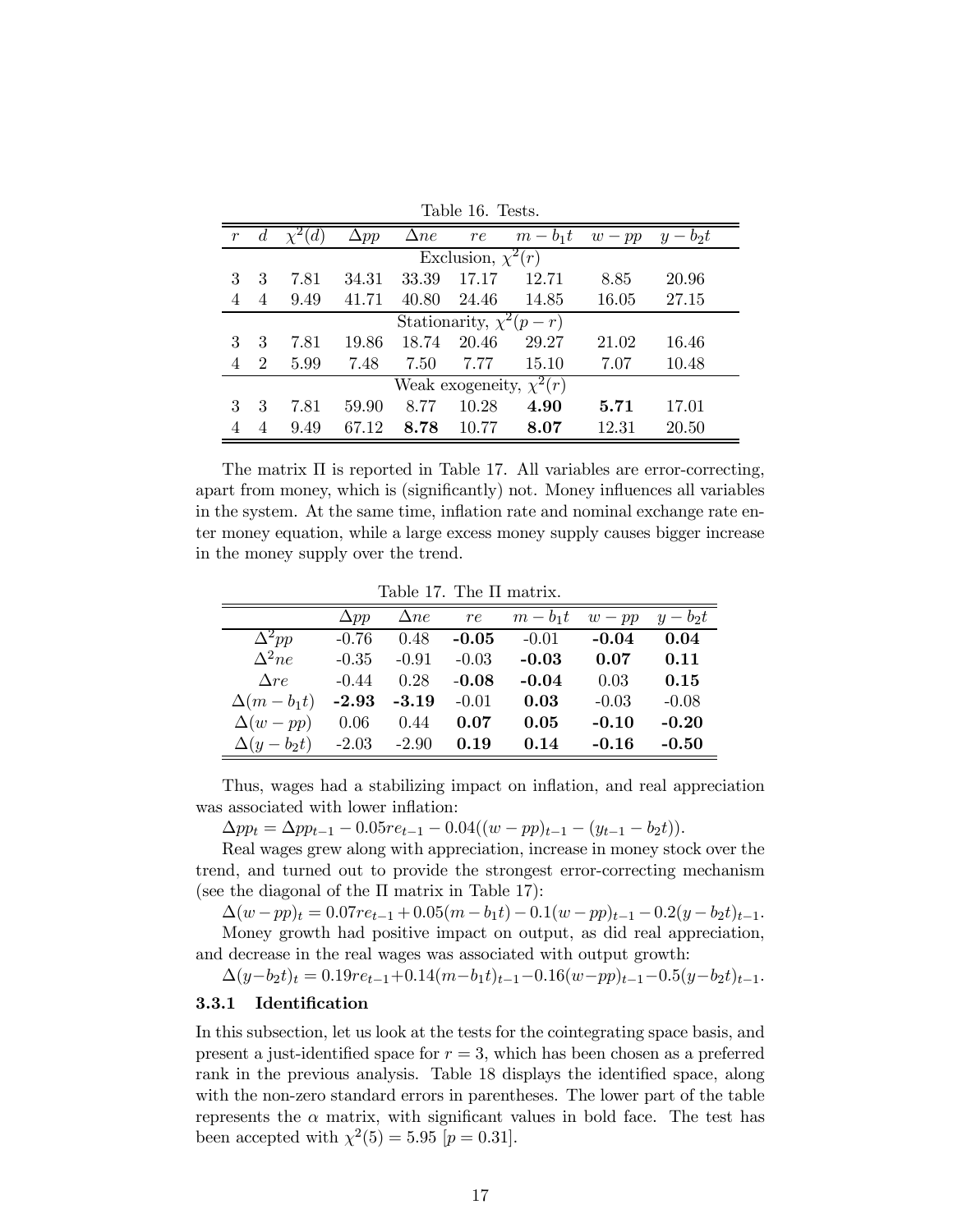| Table 18. Identified cointegration space $\beta$ |             |                                        |               |                 |                          |  |  |  |
|--------------------------------------------------|-------------|----------------------------------------|---------------|-----------------|--------------------------|--|--|--|
| $\Delta pp$                                      | $\Delta ne$ | re                                     | $m$ t         | $w - pp$        | $-t$<br>$\boldsymbol{y}$ |  |  |  |
| 1                                                |             | 0                                      |               | 0.09<br>(0.005) | 0                        |  |  |  |
| 0                                                | 0           | 1                                      | 0.5<br>(0.15) | $-1$            | $-2$<br>(0.03)           |  |  |  |
| 1                                                | 1           | 0.01<br>(0.00)                         |               |                 | 0.01<br>(0.001)          |  |  |  |
|                                                  |             | and adjustment coefficients $\alpha$ . |               |                 |                          |  |  |  |
| $\Delta pp$                                      | $-1.16$     | $-0.04$                                | 0.55          |                 |                          |  |  |  |
| $\Delta ne$                                      | 0.57        | $-0.04$                                | $-0.9$        |                 |                          |  |  |  |
| re                                               | $-0.62$     | $-0.08$                                | 0.36          |                 |                          |  |  |  |
| $m$ t                                            | 0.15        | 0.05                                   | $-3.6$        |                 |                          |  |  |  |
| $w - pp$                                         | $-0.56$     | 0.09                                   | $-0.11$       |                 |                          |  |  |  |
| $y$ t                                            | 1.10        | 0.24                                   | $-2.68$       |                 |                          |  |  |  |

The test for cointegration between  $w - pp$  and  $m - y$  failed, and therefore the differences are needed to bring the second basis vector of the identified nominal system to stationarity. I conclude that none of the  $\beta$ -vectors of the identified nominal system 7 was stationary. In this system the following long run relations hold:

 $\Delta pp + 0.1(w - pp) \sim I(0)$ , or  $\Delta pp = -0.1(w - pp)$ ;  $re + 0.5(m - b_1t) - (w - pp) - 2(y - b_2t) \sim I(0);$ 

 $\Delta pp + \Delta ne + 0.01re - 0.01(y - b_2t) \sim I(0)$ , or  $\Delta pp = -\Delta ne - 0.01re +$  $0.01(y - b_2t)$ .

From the first relation, it is seen that wages were the most important factor of inflation formation. An increase in real wages brought inflation down.

The second equation is considered as an equation for output: output grew above its trend along with (trend) monetary easing, appreciation, and real wages decrease; increase in nominal price level was beneficial for output in the long run.

The third equation shows the impact of the external sector on the inflation in the long run: real and especially nominal depreciation contributed to the increase in inflation.

Thus, it seems from the first equation that incomes policy was overrestrictive, and actually had an overshooting effect on inflation (as Ellman(1993) argues). However, this had a positive impact on the output, promoted by the higher inflation level, and from this point of view, this restriction was beneficial in the long run.

#### 4 Conclusions

The long run and short run processes in the Polish economy, which led to the following main conclusions: (1) Polish inflation had a cost-push nature, and therefore it can be reasonably argued that the *popiwek* tax was one of the main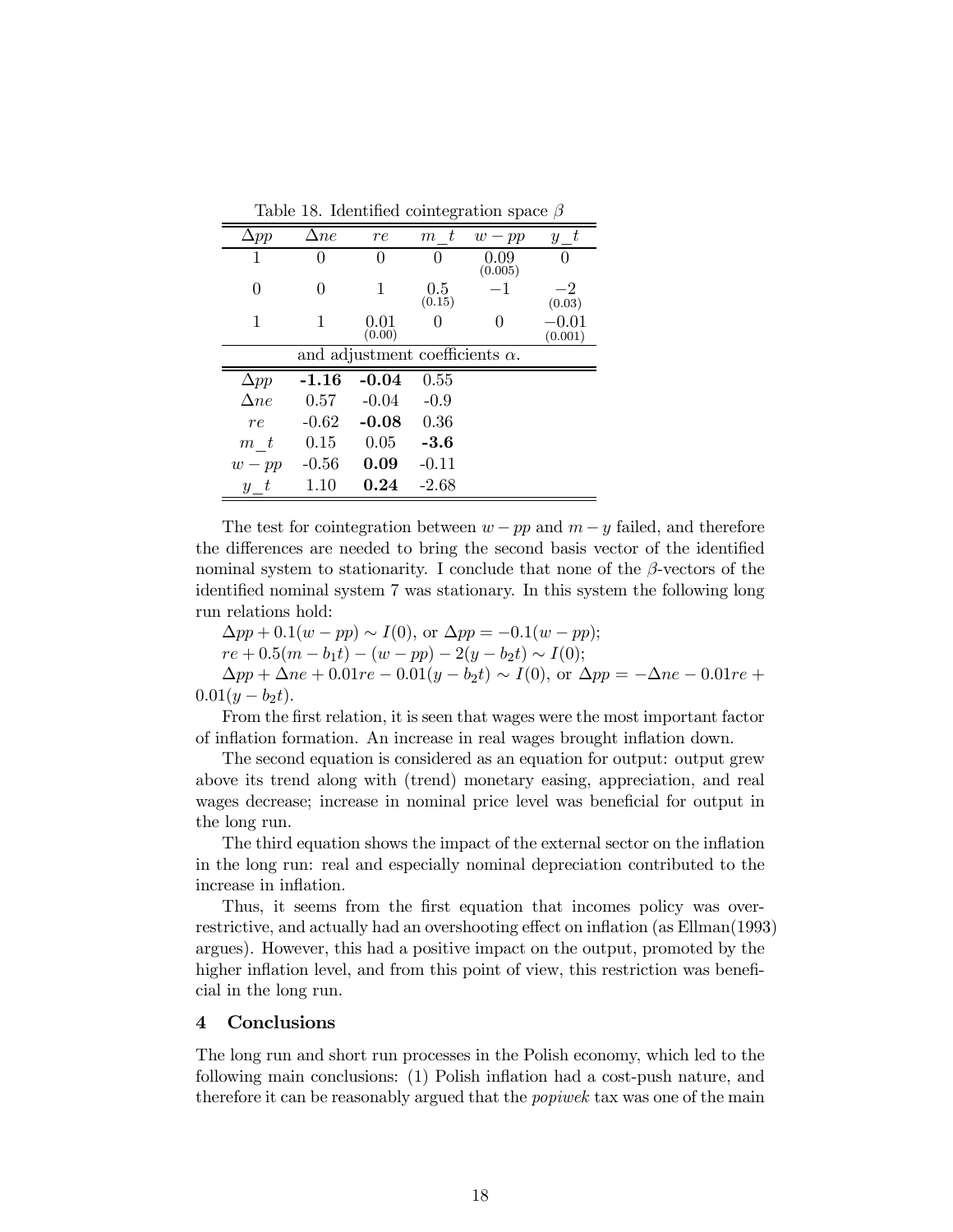instruments of stabilization in Poland;<sup>20</sup> (2) while the wage level positively influences prices in the long run, its medium-run changes are negatively and one-to-one transmitted into the inflation; (3) import prices are important only in the medium-run, and do not enter the long run relationships;<sup>21</sup> (4) in the medium-run, output is negatively affected by imported inflation and money supply growth; (5) output is important in the medium-run, and does not influence the (nominal) system in the long run (expected); (6) the Balcerowicz plan has indeed been crucial for the Polish stabilization, and the CB has had some power in controlling prices in the long run using monetary instruments, a finding that contradicts the bulk of empirical research on Poland.

This paper is compared with the literature in the following way. The result of Brada and Kutan (1999) that Polish stabilization was the result of foreign disinflation, and that it was the only reason of the successful stabilization, is not supported. On the contrary, I find that wages and prices were equal and the most important drivers of the  $I(2)$  trend. This finding explicitly points to the presence of a wage-price spiral in Poland, the existence of which was rejected by such senior and policy-making authors as Desai (1998). I do agree on this point with Fischer and Sahay (2000), who mention Poland as a good example of dedollarization resulting from wage policies that constrained the price-wage spiral. The data shows that prices grew along with wages, and, knowing that the growth of wages was severely constrained, it can be concluded that this was the reason for prices not growing further<sup>22</sup>.

The importance of monetary policy for the exchange rate dynamics (Dibooglu and Kutan, 2001) is supported. However, the money never mattered alone, and all equations that include both  $m$  and  $re$  (or  $ne$ ), always include  $w$  and  $y$  as well. This suggests a more complex relationship between incomes, monetary and exchange rate policies than the authors argue for.

Unlike Enev and Koford (2000), I do not find that, in the Polish heterodox stabilization plan, the most important nominal anchor was the exchange rate. The authors mention low labor hoarding as one of the reasons for this. However, low labor hoarding should have promoted the efficiency of the wage anchor, and not the other way around. The same holds for low firing restrictions and high unemployment: they would have increased the efficiency of the nominal wage anchor, as opposed to the Russian experience, where due to high labor hoarding, low official unemployment, and firing restrictions, the

 $^{20}$ Importantly, this finding contradicts Desai (1998), Brada and Kutan (1999), according to whom wage-price spiral is not possible in Poland (see pg 2-3 of this paper for discussion).

 $21$ <sup>21</sup>This can be interpreted meaning that they are important as long as the institutions of the economy are unchanged, while the long-run change of the institutional structure of the Polish economy has eliminated their influence on the domestic variables, along with the strengthening of growth and independence of the Polish economy.

 $22$ It is true that there is no natural experiment here, i.e. an identical economy where wages were not constrained, to see what would have happened to prices. However, the VAR model gives us a framework for making "everything else equal" statements. Therefore, it can be confidently concluded that, if wages had grown, prices would have followed. Thus, we can actually make the point that the main feature of the Polish stabilization plan was the popiwek tax.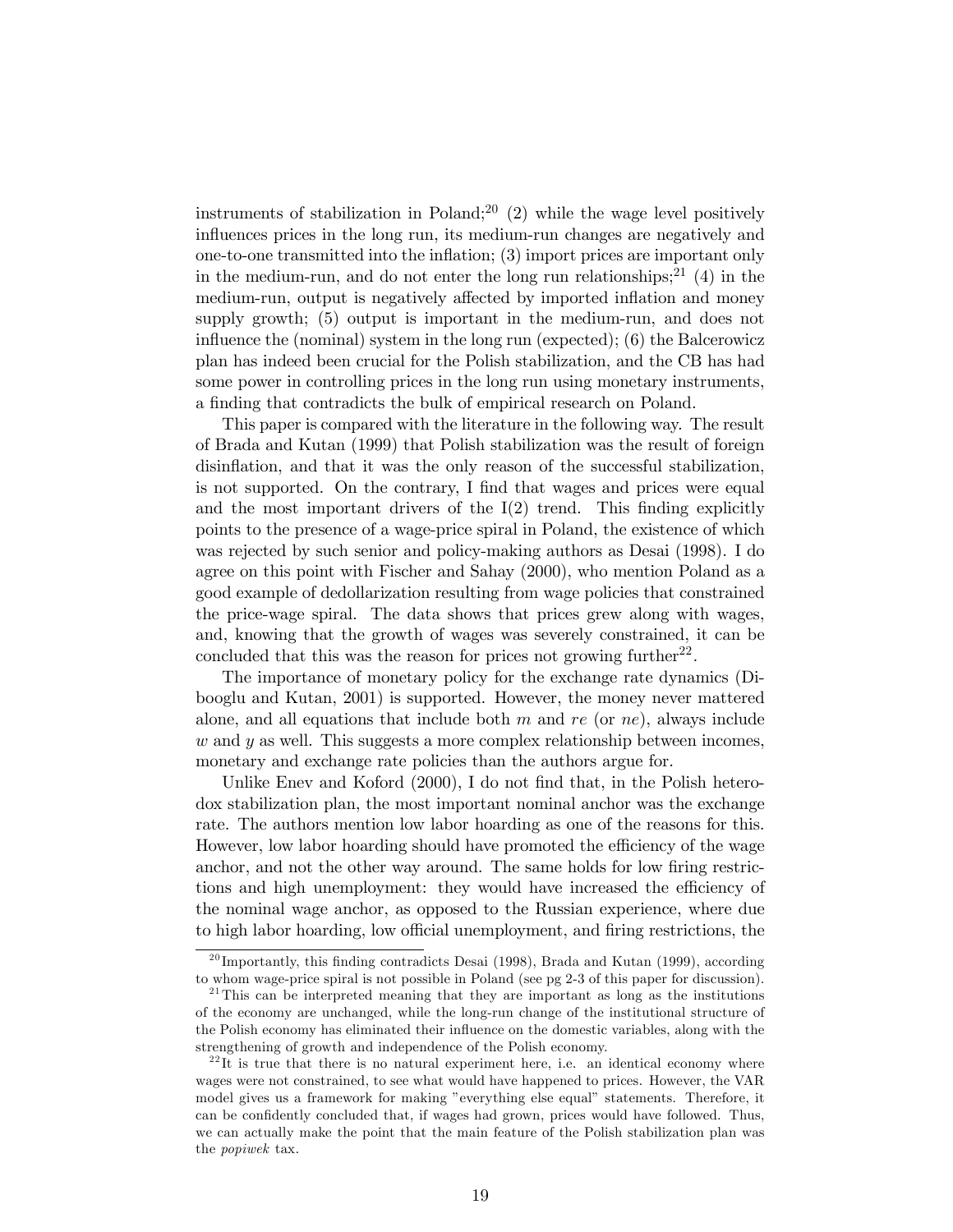wage anchor was not binding, as the workers had developed other means of support.

It is found that more inflation would be beneficial for the growth of output. This might be an indication in favor of Kim's (2001) argument for the 'scorched earth' policy being too restrictive. Winiecki (1993) and Ellman (1993) also noted that the nominal wage anchor caused too much devaluation, which embodied in counter-productiveness of inflation. As was mentioned before, they might refer to a situation when wages grew slower than currency was devaluated (exchange rate was fixed at that time), and therefore inflation has become "too low", in comparison to its theoretically optimal level. However, in this situation higher inflation would be beneficial for output growth. Given the method and data available, it is difficult to pinpoint the direction of the causality.

Concerning the discussion of an impact of real variables on inflation, in the real system one basis vector was found that includes both inflation and output with a significant positive coefficient, like in Enev and Koford (2000).

### 5 Policy Implications

This section compares these results to the analogous analysis of the Russian economy (Vostroknutova, 2002).

It turns out that money was endogenous in the short run and exogenous in the long run for both Poland and Russia. In Poland, re was led by both monetary and real shocks. In Russia, its dynamics were most influenced by monetary shocks in the long run and by shocks to the domestic price level in the short run. Appreciation of the re was good for the Polish producers, while it was detrimental for the Russian output, which is consistent with the fact that there was initial over-depreciation in Poland, and initial overappreciation in Russia. Price level growth benefited Polish production, while it was harmful in Russia. Whereas in Russia real variables significantly influence the dynamics of nominal systems, in Poland this is true only for the re.

It is postulated that for the CB to be able to control inflation, its independence, along with stable money-price relationship, and exogeneity of money, are required. Having analyzed two different transition economies, it is argued that money can be assumed to be exogenous for both of them. In Russia, the existence of a stable long run money-price relationship is undermined, while money does have a very large impact on the dynamics of stochastic component of prices. In Poland, money did not play the most important role in price dynamics, and had only an indirect effect on the real system, through the exchange rate. In both countries, an  $I(1)$  relation between money and prices was found, which contradicts classical theory, and might be an indication of the dependence on institutional changes during the transition period. These findings generally support previous research on transition countries that has not discovered a stable direct relationship between money and prices. How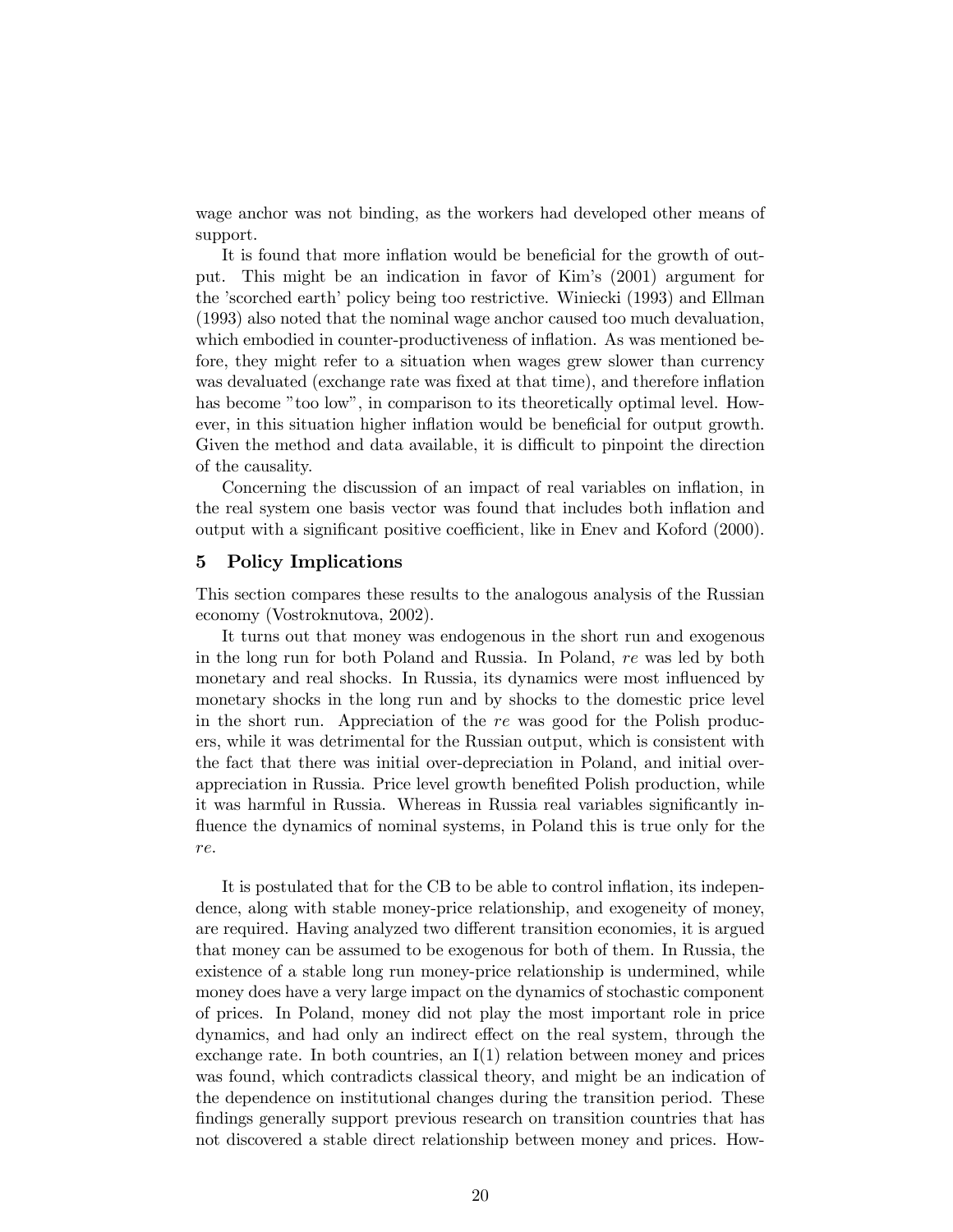ever, I argue that in Russia money had a greater effect on the overall nominal price performance than in Poland, and that inflation had monetary roots in Russia as opposed to the wage-driven inflation in Poland.

Fischer and Sahay (2000) mention Poland and Russia as two examples of on-time and "too late" exiting from the peg regime correspondingly. This can be also seen in the data, as the exchange rate is a binding constraint in the Russian system (and has a strong impact on prices), while it is weakly exogenous to the Polish system and does not influence stochastic dynamics (although it enters stable relations with correct sign). It is an interesting result that in Poland real appreciation had a positive effect on the output, while in Russia it had a negative effect.<sup>23</sup> This finding is generally consistent with the theory that claims over-depreciation in Poland, and over-appreciation in Russia before 1998 (see, for example, Fischer and Sahay, 2001).

The issue of long run effect of monetary policy on prices seems to be resolved in favor of "no effect". However, I do find a positive relationship between money and output: for both countries monetary easing was good for their output in the long run.

One can see that the policies implemented in Poland did, in fact, worked, and stabilized the economy, while in Russia the ability of the CB to control the money stock and exchange rate is doubtful in the long run. The main ingredient of the Polish stabilization remains the popiwek tax on wage increases, while in Russia the external sector and money stock are the main channels of nominal price growth).<sup>24</sup>

If one compares the results for Russia with the results for Poland obtained by previous studies (and on the earlier period of Polish transition), they look similar. This might suggest that during the early stages of stabilization, before the financial and monetary institutions were established and the CB had seized control over its monetary instruments, it appears that the CB did not have enough power, and inflation is mainly imported. In this case, one should wait until some more data is available for Russia. However, given the number of years since stabilization in Russia (seven), and comparing it to the years since stabilization in Poland (one), when this result was found, one can afford to be sceptical.

Two stabilization policies were compared. The Polish one has been called the "scorched earth" policy, because of its harmful social effect, and due to the belief that a much less restrictive monetary (and especially incomes) policy would have had the same stabilizing effect. I found that the Polish

 $23$ The fact that we used nominal output for Russia should not matter, as the real output can be extracted by summation.

 $^{24}$ It is interesting, when reading the reports about Russian transition, 90 percent of the government announcements promise to increase the minimum wage, but no similar promises are made in Poland. This might be dependent on the severe political constraints that took place in Russia during the whole period of transition, and supplied a reason for the prolonged stabilization in the country.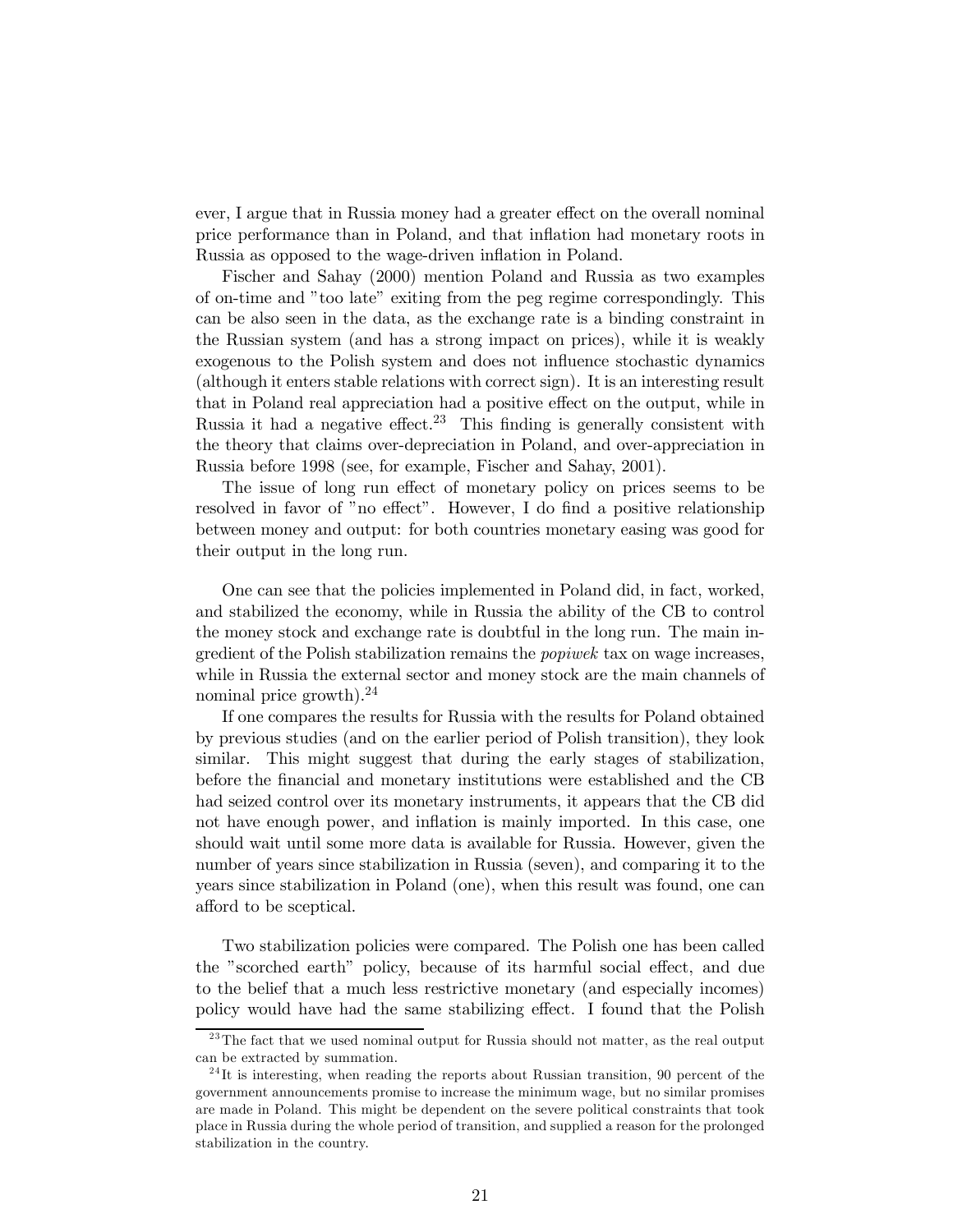government 'scorched the earth' for a reason: the analysis shows that the popiwek tax on wage increases was the main and, indeed, almost the only instrument of stabilization, without which inflation would probably have been of an explosive nature. However, it also follows from the data that more inflation would have been beneficial for output growth.

The Russian stabilization was also assumed to be a Big Bang policy, until it was realized that the reforms and stabilization packages were not implemented fully and were often reversed (Buch, 1998, among others). It is beyond the scope of this paper to understand the reality of the threats of the Russian ex-ante political constraints, and what would have happened if a Polish-type policy had indeed been implemented fully there. It is obvious, however, that the inertia in stabilization caused by the reversals and procrastinations in the stabilization measures caused a decade of stagnation not only in Russia but in many countries of the CIS as well.

# References

- [1] Artis, M., Kontolemis, Z. (1996) Inflation in the UK in the 1980s. In (eds.) P. de Grauwe, S. Micossi, and G. Tullio, Inflation and Wage behaviour in Europe, Oxford University Press
- [2] Berg, A., E. Borensztein, R. Sahay, J. Zettelmeyer (1999) The Evolution of Output in Transition Economies, IMF WP 99/73
- [3] Blejer M., Skreb, M. (1993) Macroeconomic Stabilization in Transition Economies. Cambridge University Press, 1997
- [4] Brada J. (1998) Introduction: Exchange rates, Capital Flows, and Commercial Policies in transition economies, Journal of Comparative economics, 26, 4:613-620, Dec. 1998
- [5] Brada, J., M. Kutan (1999) The end of moderate inflation in three transition economies, The William Davidson Institute, Working Paper No 230
- [6] Buch C. (1998) Russian Monetary Policy Assessing the track record, Economic Systems, v.22, 405-145
- [7] Christoffsen and Doyle (2000) From Inflation to Growth. Eight years of transition, Economics of Transition, vol. 8(2), 421-451
- [8] Christoffsen, Sløk,Wescott (2001) Is Inflation Targeting Feasible in Poland? Economics of Transition, vol. 9 (1), 153-174
- [9] Desai P. (1998) Macroeconomic Fragility and Exchange rate Vulnerability: A Cautionary Record of Transition Economies, Journal of Comparative Economics, V.26, N 4, December
- [10] Dibooglu, S., A. Kutan (2001) Sources of real exchange rate fluctuations in transition economies: the case of Poland and Hungary, Journal of Comparative Economics, v. 29, 257-275
- [11] Doornik, Jurgen A., Hendry David F. (1997) Modelling dynamic systems using PcFiml 9.0 for Windows, International Thomson Business P, London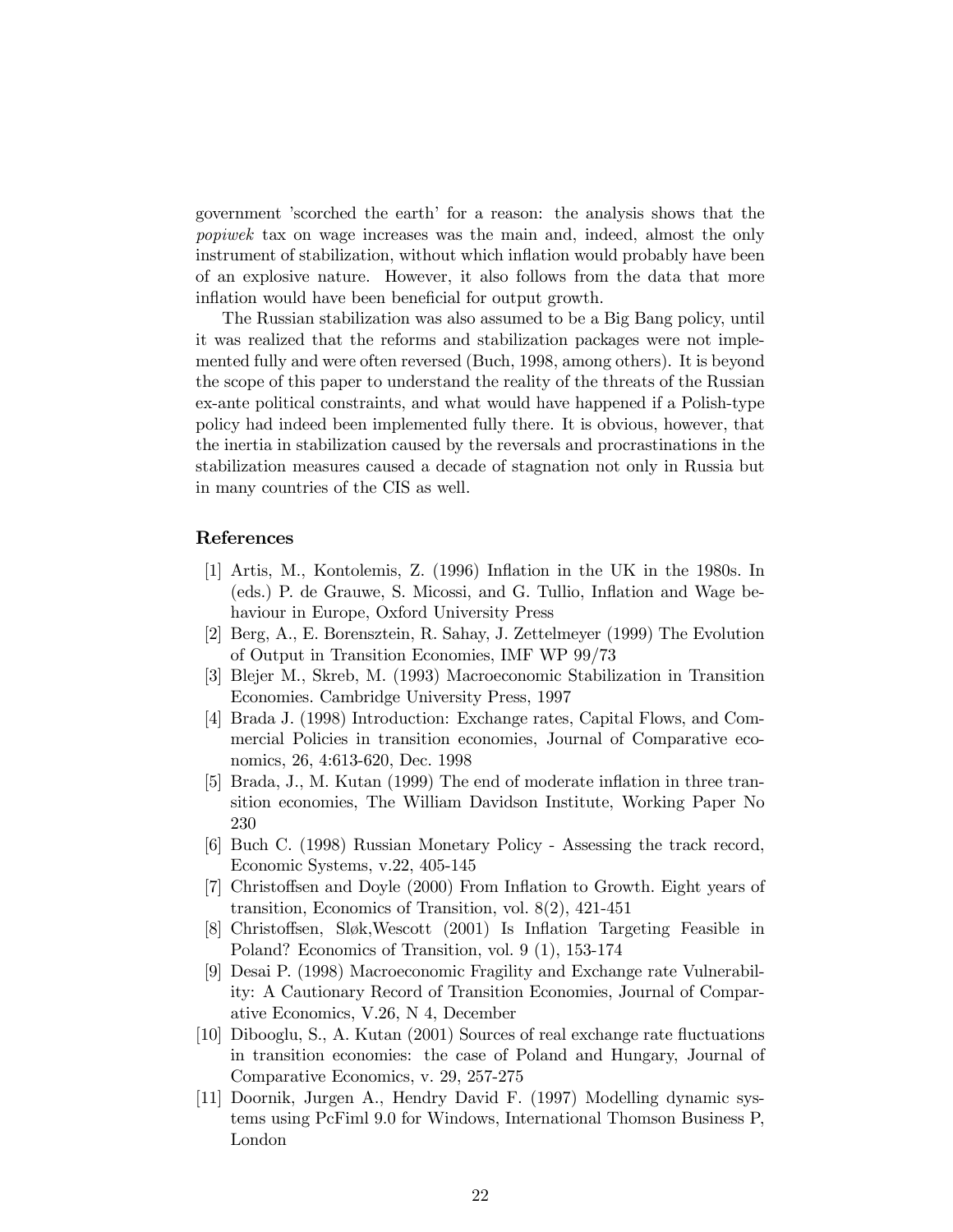- [12] Ellman, M. (1992) Shock Therapy in Russia: Failure or Partial Success?, RFE/RL Research Report, 1, 34:48-61, August 28, 1992
- [13] Ellman, M. (1993) General Aspects of Transition, in M. Ellman, Gaidar and G.W. Kolodko, Economic Transformation in Eastern Europe, Basil Blackwell
- [14] Enev, T., Koford, K. (2000) The effect of income policies on inflation in Bulgaria and Poland, Economics of Planning, v. 33, 141-169
- [15] Fischer S., Sahay, R. (2000) The transition Economies after Ten Years, IMF working paper WP/00/30
- [16] Frye T., Shleifer A. (1997) The Invisible Hand and the Grabbing Hand, American Economic Review, 87, 2, 354-358
- [17] Hansen, Henrik, Juselius, Katarina (1995) CATS in RATS : cointegration analysis of time series, user's manual Evanston: Estima
- [18] Hendry David F., Doornik, Jurgen A. (1996) Empirical econometric modelling using PcGive 9 for Windows, International Thomson Business P, London
- [19] Hoen, H. (1998) The transformation of economic systems in CE. EEUK Studies in Comparative Economic Systems
- [20] Johansen S. (1995).Likelyhood-Based Inference in Cointegrated VAR models, Oxford University Press
- [21] Jørgensen, C., Kongsted, H.C., Rahbek, A. (1999) Trend Stationarity in the I(2) Cointegration Model, Journal of Econometrics, Vol. 90 (1999), 265-289
- [22] Juselius K. (1992) Domestic and Foreign Effects on Prices in an open economy: The case of Denmark, Journal of Policy Modeling, 14, 4, 401- 428
- [23] Juselius K. (1999) Price Convergence in the medium and long run. An I(2) analysis of six price indices. Institute of Economics, University of Copenhagen, mimeo
- [24] Juselius K., Gennari, E. (2000) European Integration and MOnetary Transmission Mechanisms: The Case of Italy. European Unievrsity Institute, mimeo
- [25] Juselius, K. (2002) The Cointegrated VAR Model: Econometric Methodology and Macroeconomic Applications, unpublished book, University of Copenhagen
- [26] Kim B.-Y. (2001) Determinants of Inflation in Poland: A Structural Cointegration Approach, BOFIT Discussion Papers, No. 16
- [27] Kongsted H.-C.(2000) Testing the Nominal-to-Real Transformation, Discussion Paper 02-06, Institute of Economics, University of Copenhagen
- [28] Korhonen, I. (1998) An error-correction model for prices, Money, Output and interest rate in Russia, Bank of Finland, Review of Economies in transition, v.5, 33-44
- [29] Marcellino, M., G. Mizon (2000) Modeling shifts in the wage-price and unemployment-inflation relationship in Italy, Poland and the UK, Economic Modelling, v.17, 387-413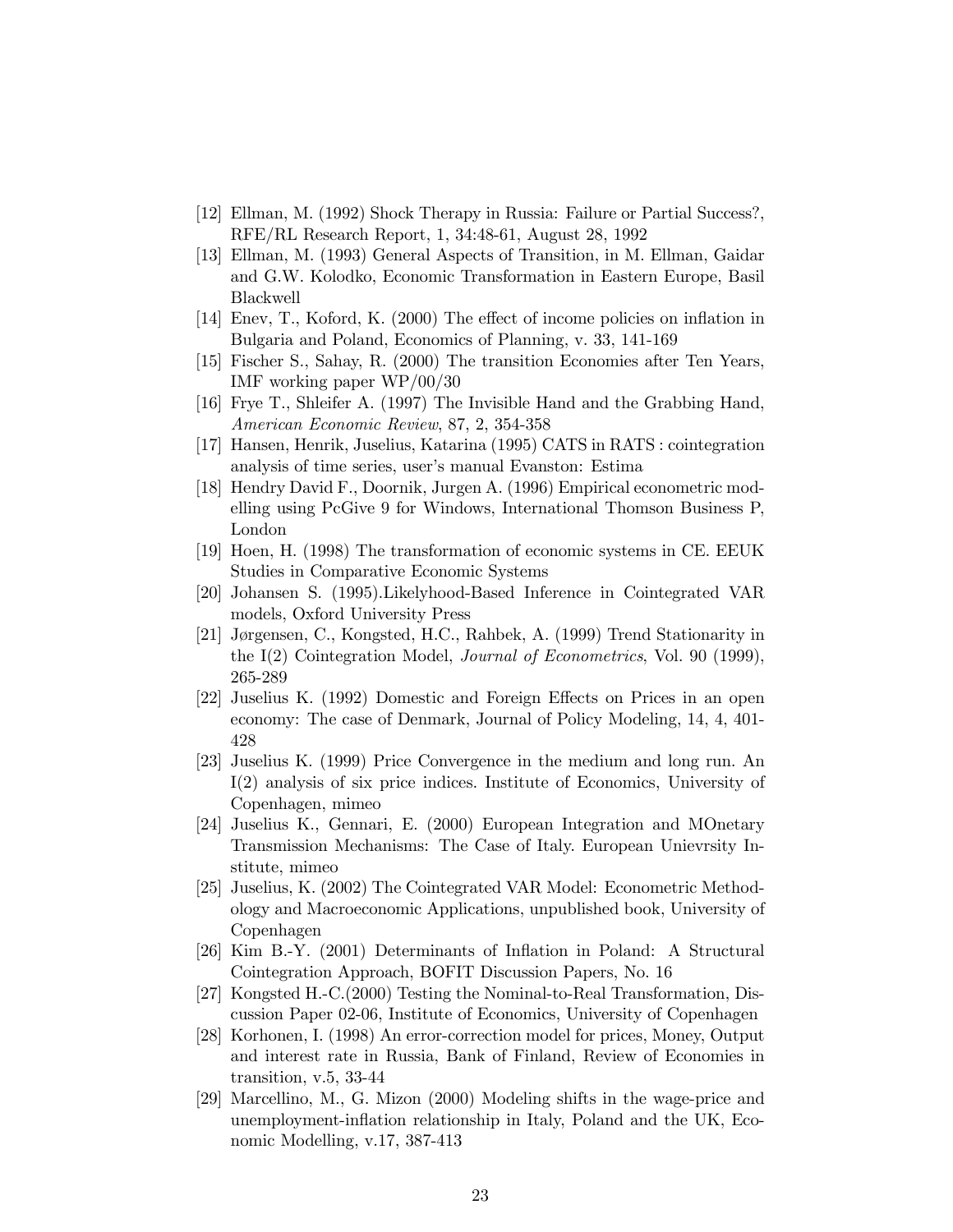- [30] Nikolic, M. (2000) Money growth Inflation relationship in Postcommunist Russia, Journal of Comparative Economics, v.28, 108-133
- [31] OECD (1999) Country Reports. Poland
- [32] Paruolo, Rahbek (1998)
- [33] UNECE (1995)
- [34] Vostroknutova, E. (2002) 'Scorched Earth' versus 'Inertia': A Comparative Cointegration Analysis of Polish and Russian Post-Stabilization Performances, European Unievrsity Institute, mimeo
- [35] Winiecki (1993)
- [36] Wozniak P. (1998) Relative Prices and Inflation in Poland 1989-1997 (The special role of administered price increases), World Bank, mimeo
- [37] Zanello, A., Desruelle, D. (1997) A Primer on the IMF's Information Notice System, IMF Working Paper WP/97/71, May 1997

# 6 Appendix:  $I(1)$  versus  $I(2)$

A stochastic process integrated of order one,  $x_t \sim I(1)$ , is a process that can be made stationary by taking first differences:  $\Delta x_t \sim I(0)$ . Such a process can be described by equation (1), see page 6 of this paper. Much recent research on the monetary transmission mechanism in Europe and the US has been done using I(1) analysis. However, it has been generally accepted that during abnormally volatile periods (like the transition from a planned to a market economy), many variables can be integrated of order greater than one. It has also been noticed that nominal prices are  $I(2)$  in almost all countries. Therefore, authors were bound to study differenced systems, where variables that might be I(2) entered in their first differences. This shifted the analysis to a shorter-run, as researchers refrained from studying nominal systems.

The development of the I(2) procedure (Jørgensen, Kongsted, Rahbek, 1999) and of software for it  $(I(2)$  for CATs in RATs), made it possible to actually include the  $I(2)$  variables in the analysis, and study nominal systems. This approach seems very promising for transition countries, given that enough data were accumulated. A stochastic process integrated of order two,  $x_t \sim I(2)$ , is a process that is made stationary only by differencing it twice:  $\Delta x_t \sim I(1)$ ,  $\Delta^2 x_t \sim I(0)$ .

In the analysis above, it might sometimes be unclear why it is possible to use the tests from the I(1) framework in order to make inferences in the I(2) model. Under certain conditions, explained below, it is however possible. The  $I(1)$  VAR framework is described by equation (1). Let us assume that the system is actually  $I(2)$  (i.e. it is best described by equation (2)). Then, the concentrated model of the I(1) analysis looks like this (see Juselius, 2002, Johansen, 1995):

$$
\underline{R}_{0t} = \alpha \beta' \underbrace{R_{1t}}_{I(2)} + \epsilon_t,\tag{3}
$$